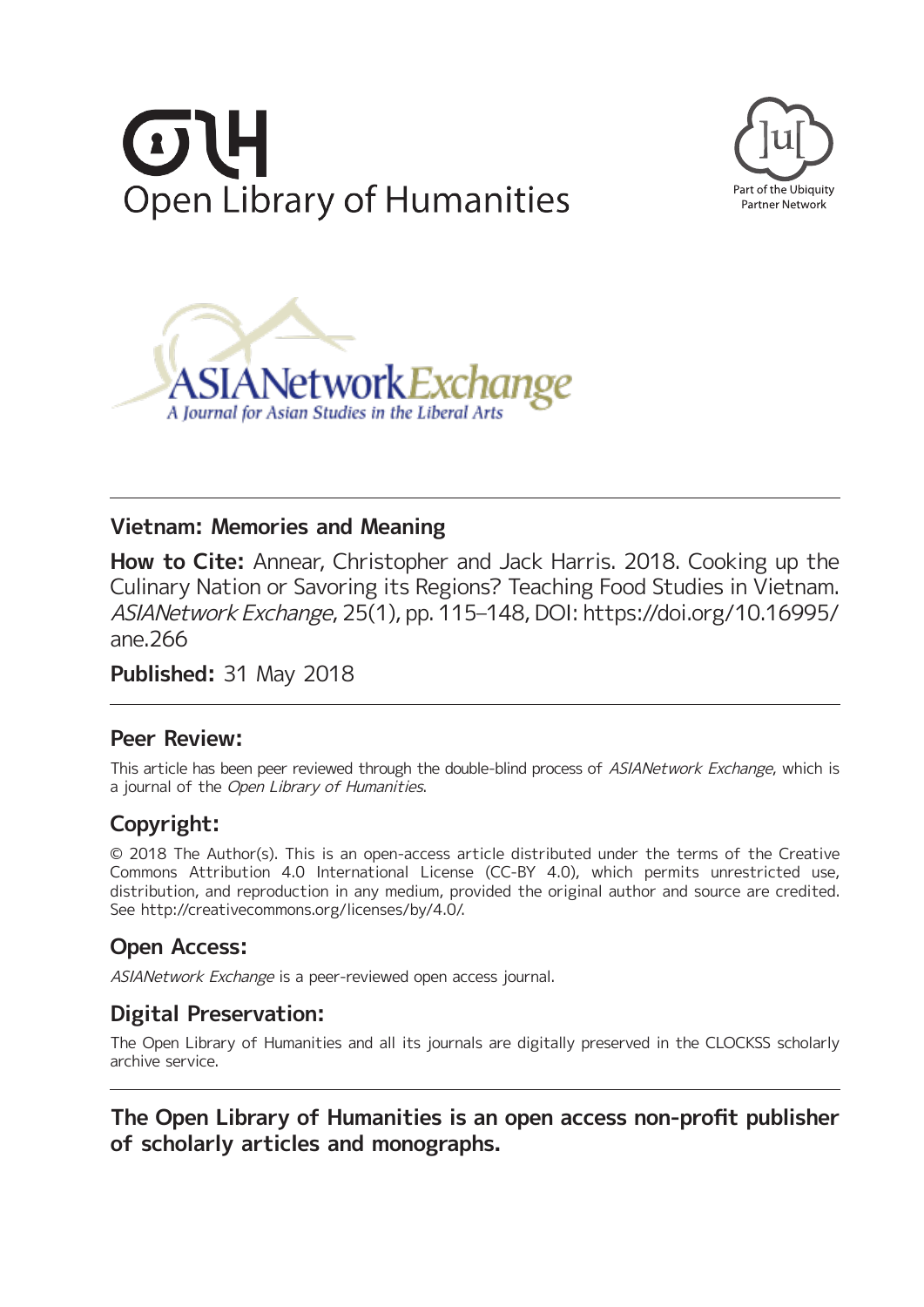

Christopher Annear and Jack Harris 'Cooking up the Culinary Nation or Savoring its Regions? Teaching Food Studies in Vietnam' (2018) 25(1), pp. 115–148 ASIANetwork Exchange, DOI:<https://doi.org/10.16995/ane.266>

## **VIETNAM: MEMORIES AND MEANING**

# Cooking up the Culinary Nation or Savoring its Regions? Teaching Food Studies in Vietnam

Christopher Annear and Jack Harris Hobart and William Smith Colleges, US Corresponding author: Jack Harris [\(harris@hws.edu](mailto:harris@hws.edu))

#### "In food, as in death, we feel the essential brotherhood of man." Vietnamese Proverb

This paper explores whether or not there is an identifiably Vietnamese national cuisine, one in which the ingredients, recipes, and/or dishes socially, culturally, and politically unite Vietnamese people. It contends that Vietnam, with its long history of foreign invaders, its own appropriation of the middle and southern regions, and its varied regional geographies, provides a critical example for Food Studies of the need to interrogate the idea of a national cuisine and to differentiate it from regional and local cuisines. The paper examines how cookbook authors and cooking schools have more generally sought to represent Vietnamese dishes as national, but that there is a strong argument against the claim of a Vietnamese national cuisine. We advocate a Food Studies methodology that creates an effective pedagogy that explores whether or not national populations are unified as single gastro-states or atomized by a plurality of regional cuisines. Through experiential assignments and student work we illustrate how Food Studies presents the pedagogical opportunity for students to study and learn at the intersection of national politics and the everyday lives of people, providing a framework for understanding connections of labor, gender, class, and, essentially, taste, among many other values. In the case of Vietnamese food, the critical details of ingredients, preparation, and consumption both reveal and conceal truths about the Vietnamese people.

**Keywords:** Food Studies; Vietnam; pedagogy; cuisine; cookbooks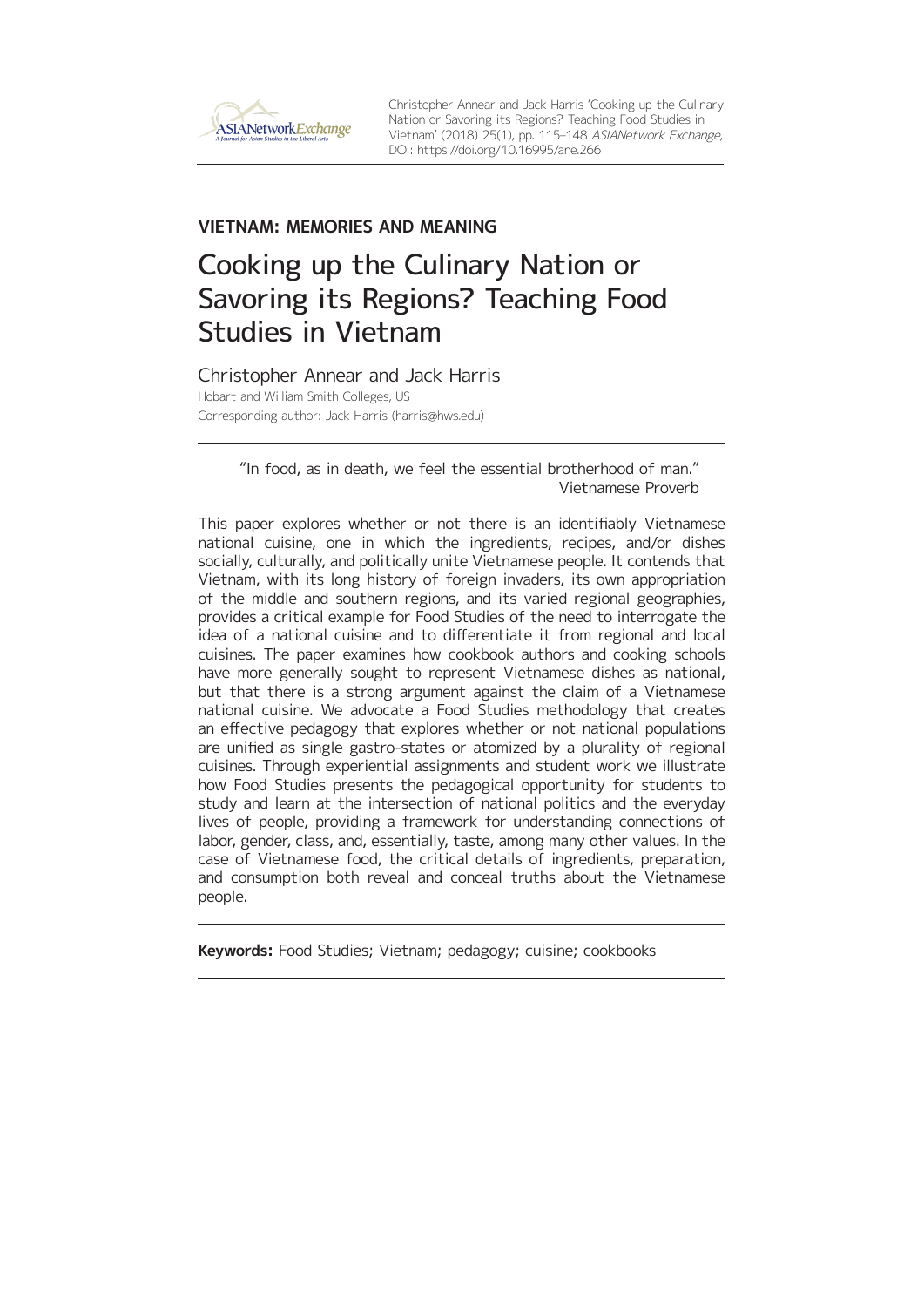#### **Introduction**

Despite the emerging acceptance of food as a legitimate interdisciplinary lens for academic study over the past two decades, its capacity to reveal ways of knowing, sensing, and tasting the world continues to surprise (Belasco 2008; Counihan and Van Esterik 2013; Holtzman 2006; Mintz and Du Bois 2002; Pilcher 2016a; Pilcher 2016b; Pottier 1999; Sutton 2010; Swift and Wilk 2015). In this article, we work through some of the tensions as regards a Vietnamese "national" cuisine. What are the elements in cuisine that may be considered specifically and identifiably Vietnamese? Are there ingredients, recipes, and/or dishes that are national? Is it Vietnamese cuisine that culturally unites Vietnam, despite the deep historical, regional, and political tensions than make unification challenging?

In what follows, we put forth the hypothesis that Vietnam, with its long history of foreign invaders, its own appropriation of the middle and southern regions, and its varied regional geographies, provides a critical example for Food Studies of the need to interrogate the idea of a national cuisine and to differentiate it from regional and local cuisines. We look at how cookbook authors and cooking schools seek to represent Vietnamese dishes, including their preparation and tastes. Ultimately, we advocate for a Food Studies methodology that creates an effective pedagogy precisely because it engages with as yet unsettled questions of the culinary politic: are national populations unified as single gastro-states or atomized by a plurality of regional cuisines?

Food Studies prompts us to try to understand how historical ideas, events, and contestations shape food systems. In the case of Vietnam, Erica J. Peters (2012) shows how attempts to unify disparate cooking knowledge, ingredients, and practices into a Vietnamese national cuisine may very well have provided proof for Vietnam's recalcitrant localism. Beginning in the 1830s, Emperor Minh Mạng, son of Nguyễn Dynasty progenitor Gia Long, sought to fortify political imperialism with culinary dogma. Minh Mạng imposed gustatory requirements such as placing white, nonsticky rice at the center of the prototypical meal. This and other culinary elements of Minh Mạng's prescribed cuisine presupposed wet-rice agriculture, and outlawed the "barbarian habits" of members of ethnic minorities (i.e., anyone other than Kinh). These "proper" foods were to be consumed socially around a tray of share food, but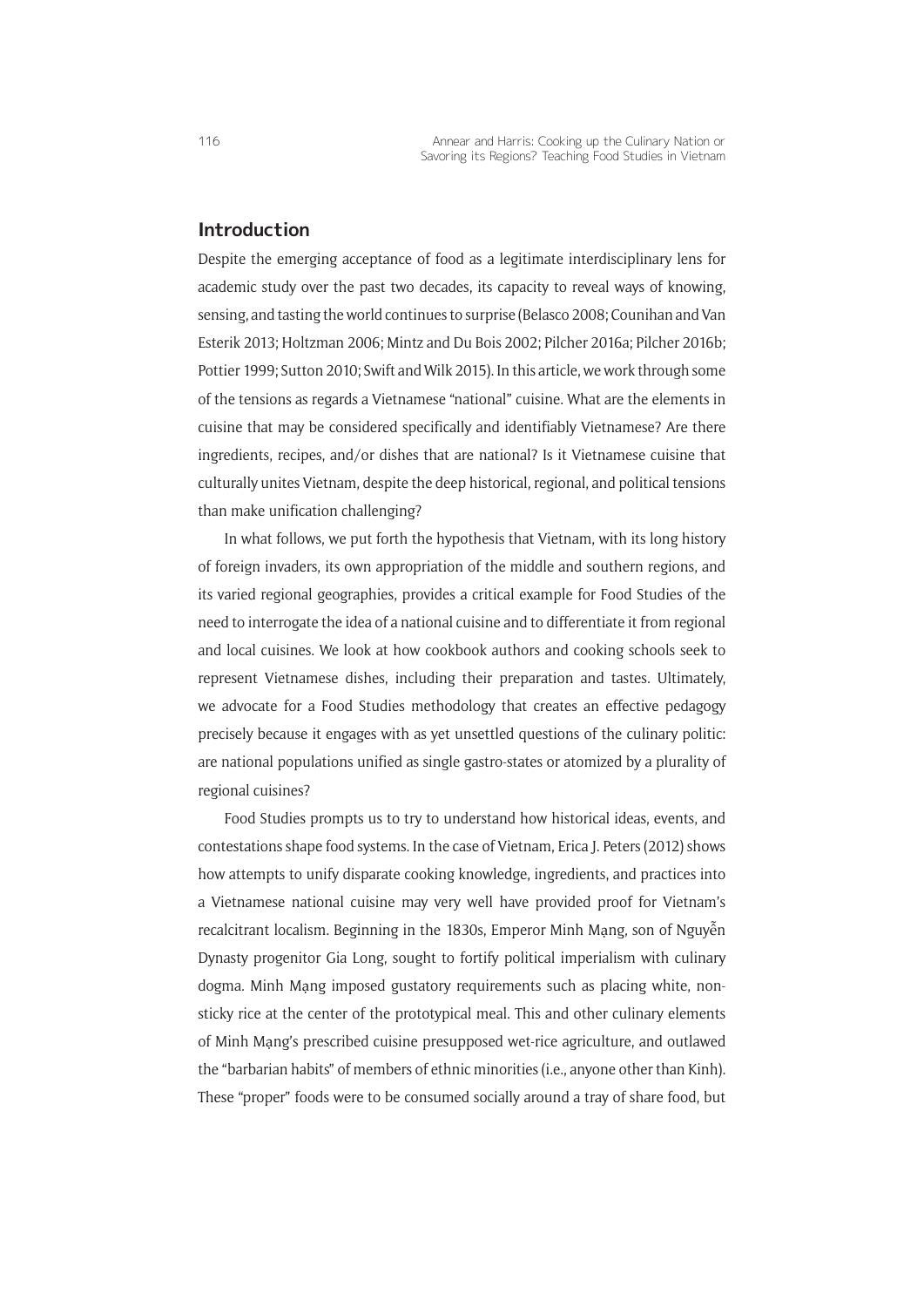with an individual bowl for each eater, filled with the correct rice, *nước mắm*<sup>1</sup> (fish sauce) condiment, and chopsticks (Peters, 29). A historically founded Food Studies, and its accompanying curriculum, challenges us to understand incursions like this and the consequences of this type of power present in systems of food. In this case, despite Minh Mạng's wealth and military might, he ultimately failed to enculturate cuisine on a national scale. Among other problems, the culinary and cultural ideals he espoused remained locked within a class stratum. Ironically, while some precepts of Mạng's Huế cuisine, such as the use of chopsticks, came to symbolize modernity and nationhood, his Imperial Cuisine today epitomizes culinary regionalism (Avieli 2012).

The "nationalization" of Vietnamese cuisine is fueled by several sources. There are of course recognizable food products that most Vietnamese eat, as we will note in our examination of cookbooks; but the fact that Vietnamese cuisine is rice-based does not a national cuisine make, especially in Southeast Asia. Moreover, Vietnam is not the only country that uses fish sauce. While there are certainly a number of common ingredients, the considerable sensitivity to weather and terrain makes the use of these ingredients more or less likely depending on the region, and their use may be quite varied. An array of Vietnamese official institutions communicate and promulgate a national cultural consensus, but that purported consensus is more often contested through regional interests, rural village and urban life, religious activity, regional economics, education, and tribal and ethnic relations. Vietnam is a nation with a distinctive and recognizable multiplex of social and cultural expressions based on Vietnamese, Chinese, Cambodian, Cham, French, and American influences. Vietnam has a long legacy of colonialism and conflict with China, France, and the United States, and of conflict in its relations with Cambodia in the south. Even as the Vietnamese have resisted these incursions by outsiders, and sought to destroy internal enemies, they have also absorbed elements from all of these cultures, often adopting language, social norms, and culinary products.

<sup>&</sup>lt;sup>1</sup> In this paper we italicize Vietnamese terms, but not proper names of places in Vietnam. Typically, we write place names in Vietnam in Vietnamese style, but defer to the forms as they are written when placed between quotation marks.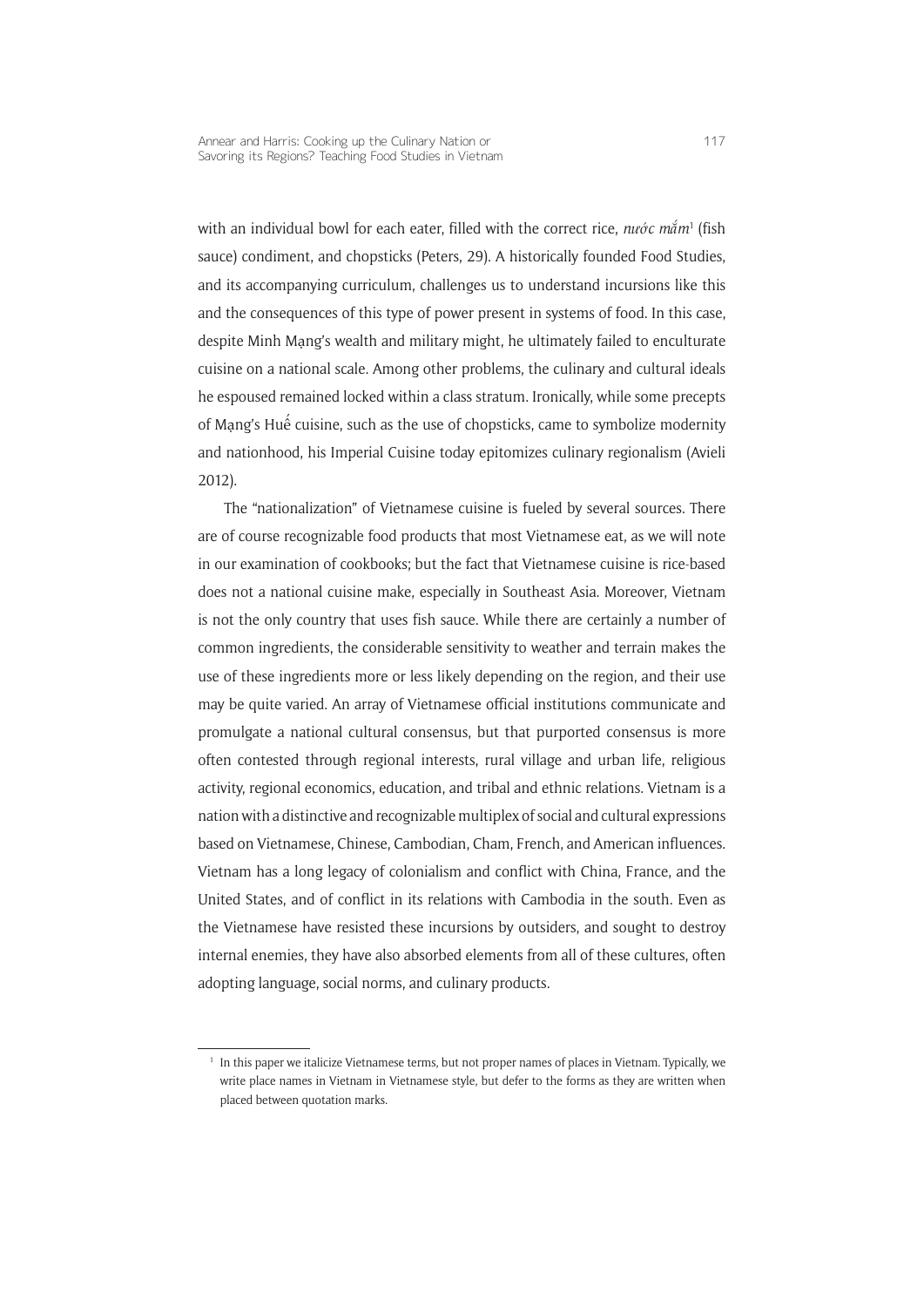Vietnam has a remarkable regional history, some of which is suppressed in the historical and political narrative. The majority ethnic group, the Kinh, embrace the historic "March to the South" that celebrates the Vietnamese as conquerors of the Cham and later the Khmer societies and their cultures. While modern popular narratives declare a longstanding independence and nationhood, the fact is that Vietnam has a very short history of independence and unification. The first time Vietnam was unified in its current territorial form was in 1802 under emperor Gia Long, when he moved the capital from Hà Nội to Huế to re-center the home of the government. From 1851 to 1954 Vietnam was partitioned into three entities the colony of Cochin China, and the protectorates of Annam and Tonkin—further straining the idea of a socially and culturally unified Vietnam. The division of the territory in 1954 into the northern Democratic Republic of Vietnam and the southern Republic of Vietnam exacerbated new political, social, and cultural divisions, and the territory was finally reunified in 1976 as the Socialist Republic of Vietnam. Significant regional and urban variations in Vietnamese food preparation, cultural expression, and consumption are closely related to these historical developments. To understand these variations is to comprehend the actual cooking and consumption of Vietnamese foods.

Food in Vietnam is deeply rooted in its many regions. Until the 1400s, Vietnam (Nam Việt) was bounded by a geography, ecology, and political organization that constitutes what we know as northern Vietnam today, dominated by Hà Nội. Its climate and geography, especially its proximity to China, affected its cuisine. In the 1400s the Việt/Kinh ethnic group expanded southward into what is known as Central Vietnam. In this region, we find rather different ingredients and recipes represented by the foods of Hội An and Đa Nẵng, and also the "Imperial Cuisine" of Huế, developed in the 1800s. Completing the march south in the 1600s, this region developed the southern cuisines of Sài Gòn and the Mekong Delta, the latter's food influenced by the Cambodian ethnic groups who lived there and by French colonialism. Despite these differences, however, the dominant political narrative, especially promulgated through Vietnam's political elites, is of an imagined socially and culturally unified Vietnam, dominated politically and culturally by Hà Nội and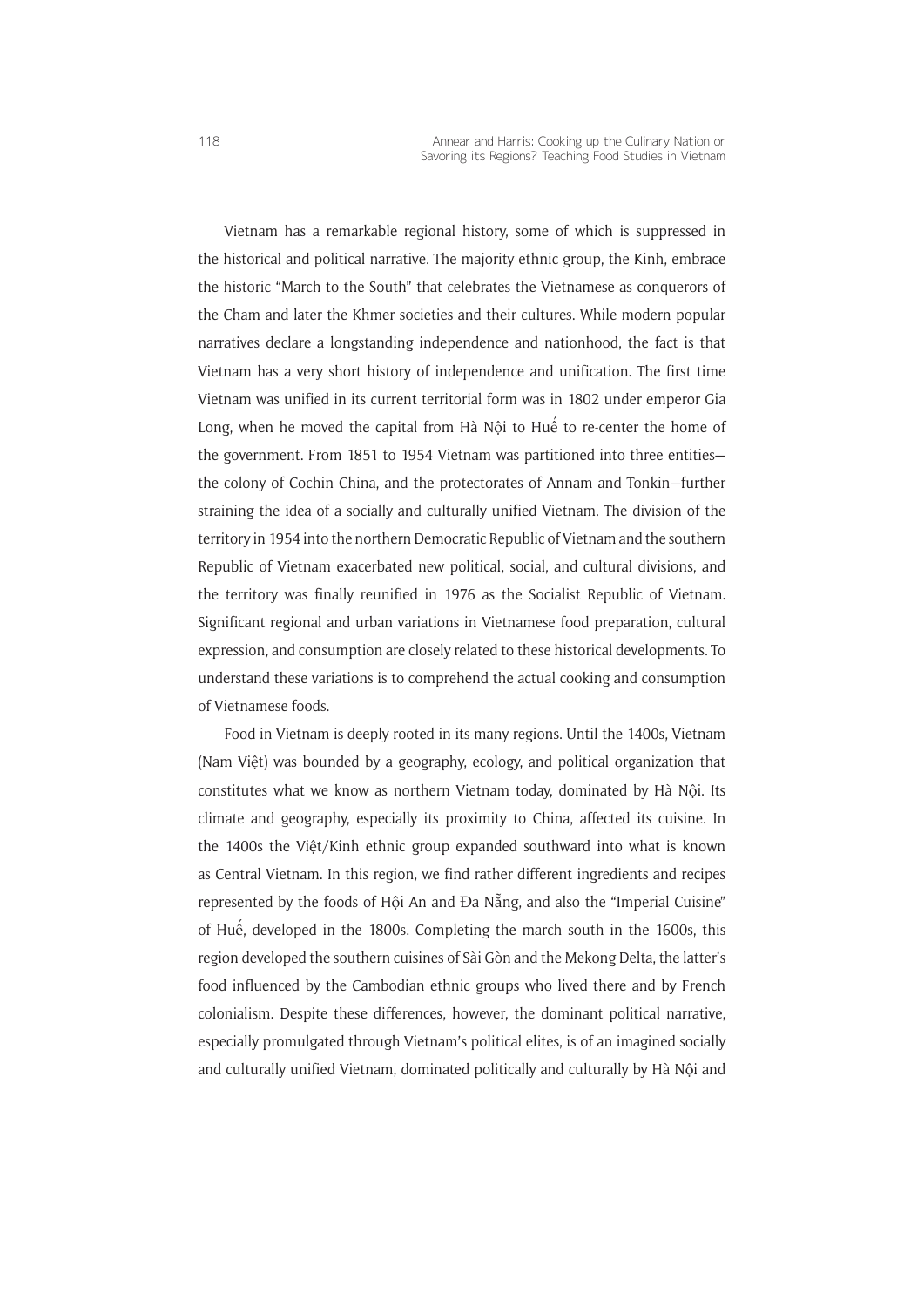the northern region. Although Jamieson (1995), in *Understanding Vietnam*, presents several unifying aspects of Vietnamese identity and culture, mainly derived from Confucian values, beliefs, and customs, the Vietnamese themselves assiduously deny such Chinese cultural appropriations, especially when it comes to cuisine. Despite the great variety that constitutes a nation of rich cultural identities and variations (especially as a country home to 54 different ethnic groups), political institutions have worked to create a fictive social and cultural consensus, actively promoting "Vietnamization," adopting the majority Kinh<sup>2</sup> cultural patterns, and asserting a Northern hegemony in language, the arts, music, national costumes, and behavioral norms and customs, thereby creating a supposedly national "Vietnameseness." But in truth real conflict exists—both between ethnic groups and between regions.

Ironically, it may be the very plurality of cuisines in Vietnam that provides the bridge across these divides, and has served to underwrite historical and political frameworks. This may be a useful framework for a Food Studies pedagogy that seeks to understand the importance of cooking and consumption by Vietnamese. In a later section, we will present an anthropological/sociological pedagogy for examining the conceptualization of a Vietnamese national cuisine that is paradoxically based in significant regional and urban variations in food preparation, cultural expression, and consumption.

#### **What Cookbooks and Cooking Schools Say About "Vietnamese" Cuisine**

How, then, to examine the cuisine found in Vietnam—its dishes, its preparation, its ingredients, its sources, and its taste? There are few texts that explore these aspects of cuisine in Vietnam better than cookbooks. Cookbooks are promotional, positioning themselves as representational, advocating for the flavors and tastes of the cuisine that they promulgate. They indulge us in ingredients, careful measurements, strict preparations, and suggest that consumption will result in delight. Moreover, cookbooks, Appadurai aptly notes, "tell unusual cultural tales" (2008, 289). They are the compositions and products of reflections at certain moments in social time. As

 $2$  The Kinh are 86% of the population and consider themselves the core Vietnamese ethnic group.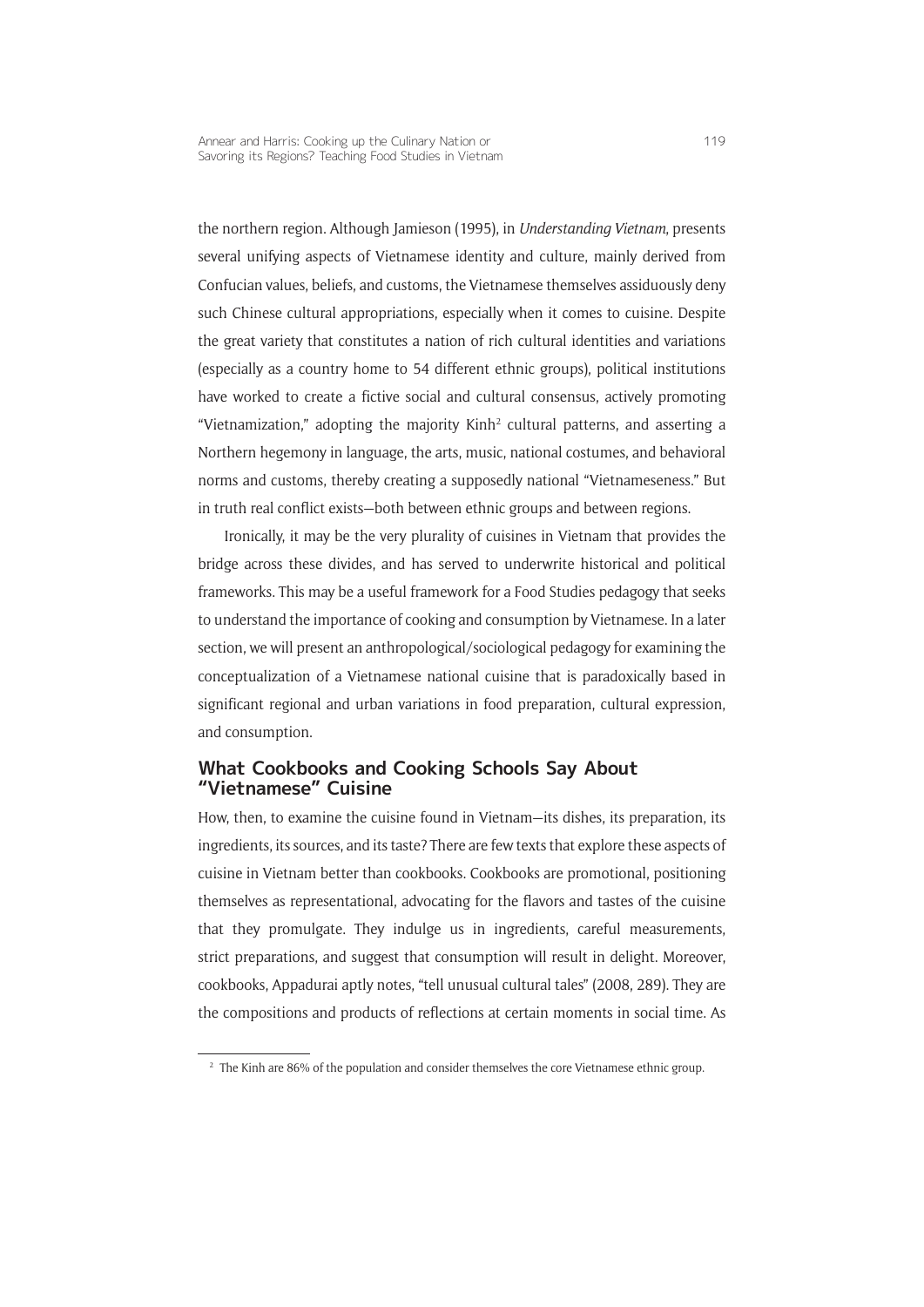among Appadurai's Indian texts, the proliferation of Vietnam modern cookbooks in the 1990s and 2000s coincided with widespread literacy, especially in the diaspora, and a desire in and outside the country to highlight cuisine, while also standardizing culinary practice (Appadurai; Goody 1996). Additionally, the rise in such cookbooks coincided with the prodigious population of Việt kiều expatriates living in the diaspora, while the country was undergoing dramatic economic transformations following the imposition of Đổi Moi reforms in 1986.

Most cookbooks on the food of Vietnam were written and published in Vietnam after the year 1989, although there are a few from the early post-American War period. One authoritative site lists twenty-eight Vietnamese cookbooks.<sup>3</sup> The earliest, and quite rare, is *Vietnamese Cookery* (1968) by Jill Nhu Huong Miller. Nguyen (2013) says of this book that it has "a certain Hawaiian touch." The next book is *Vietnamese Dishes* (1973) by Duong Thi Thanh Lien. Her writing, says Nguyen, "offers insights into how people cooked and ate in the pre-1975 era of Vietnam." The cookbooks produced from 1975 to 1989 reflect the waves of Vietnamese refugees coming to the United States and Australia. In what follows, we review a sample of the more popular cookbooks that have been written since 1989.

The Vietnamese more generally have had a lack of food throughout much of their modern history. Hunger was a fact of life through the French colonial period, as well as the period of Japanese (Vichy French) occupation, during which over two million Vietnamese died of starvation. The Communist period, in the north from 1945–1975, and in the south 1975 to around the year 2000, was very bleak, and culinary practice was no different. Especially during this period, most Vietnamese had too little food and little food of any quality. State restaurant menus reflected this.4 Moreover, if there was a "cuisine" in Vietnam before 1945 it was likely practiced by the French, along with the Vietnamese "Imperial" cuisine. It may have taken time for Vietnamese chefs, especially in the north, to relearn culinary skills and launch

<sup>3</sup> Andrea Nguyen (2013),<http://vietworldkitchen.com/blog/>.

<sup>4</sup> In 2012 Food Shop No. 37 opened in Hà Nội, replicating state run restaurants of the post-1975 period of rationing. They serve meals that consist, for example, of fatty pork, greens stir-fried in lard, and cassava.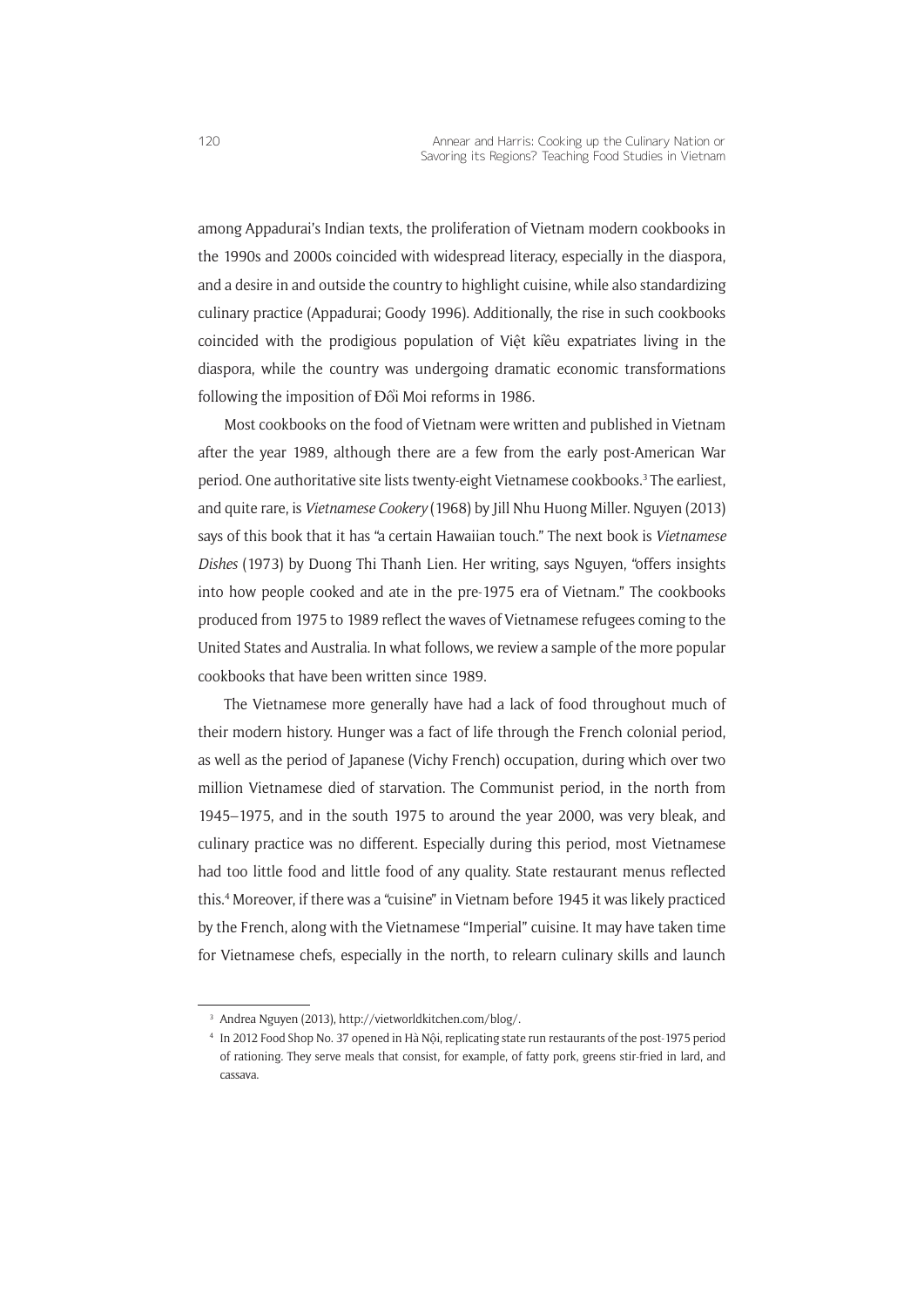restaurants. However, it is more likely that the preponderance of Vietnamese food preparation was a family-centered activity and that there really was not a national Vietnamese cuisine to remember<sup>5</sup>

Early cookbooks on Vietnamese cuisine from the 1990s on are mainly in English, and while some acknowledge the great historical influences on foods in Vietnam, they typically neither identify nor distinguish recipes and dishes by region or locale. One of the earliest cookbooks available in English, published in 1989, is Nicole Routhier's *Foods of Vietnam*. Routhier, born to a Vietnamese mother and a French father, is from Sài Gòn. She learned to cook from her Hải Phòng mother and a nanny from Huê ´. In her introduction, she reflects on the historical antecedents and sources of Vietnamese cuisine, and reminds the reader that "the Vietnamese are proud of their long-lived civilization and traditions. This is especially true of their culinary heritage" (Routhier 1989, 8). Routhier situates Vietnamese cuisine amongst its neighbors, placing Vietnam "at one of the crossroads of the Asian world," strongly influenced by China (chopsticks, noodles, woks, stir frying), vegetarian Buddhist traditions, Mongolian beef in northern specialties, and food traditions from Laos, Cambodia, Thailand, and India. Moreover, there have also been strong European influences, especially the French. But, says Routhier, "As much as Vietnamese cuisine has borrowed from or been influenced by various cultures, it has succeeded in retaining its unique character" (9). While it is clear that tastes and textures have their sources elsewhere, "it is apparent from the first bite that the Vietnamese have developed a novel cuisine with a unique delicacy and subtlety of taste" (Routhier, 9). In addition, Routhier says, "The one most characteristic element in virtually every Vietnamese dish is *nước mắm*" and its transformation into the table sauce, *nước châ ´m* (9). Finally, Routhier asserts that "The Vietnamese are quick to point out that their cuisine, like their country, is divided into three regions, each with a distinct culinary tradition. However, regional differences are less pronounced than in Chinese cooking…." (11).

<sup>&</sup>lt;sup>5</sup> This last point is the keen observation of Professor Nguyen Khanh Linh, Coordinator of the Vietnamese Studies Program at California State University – Fullerton.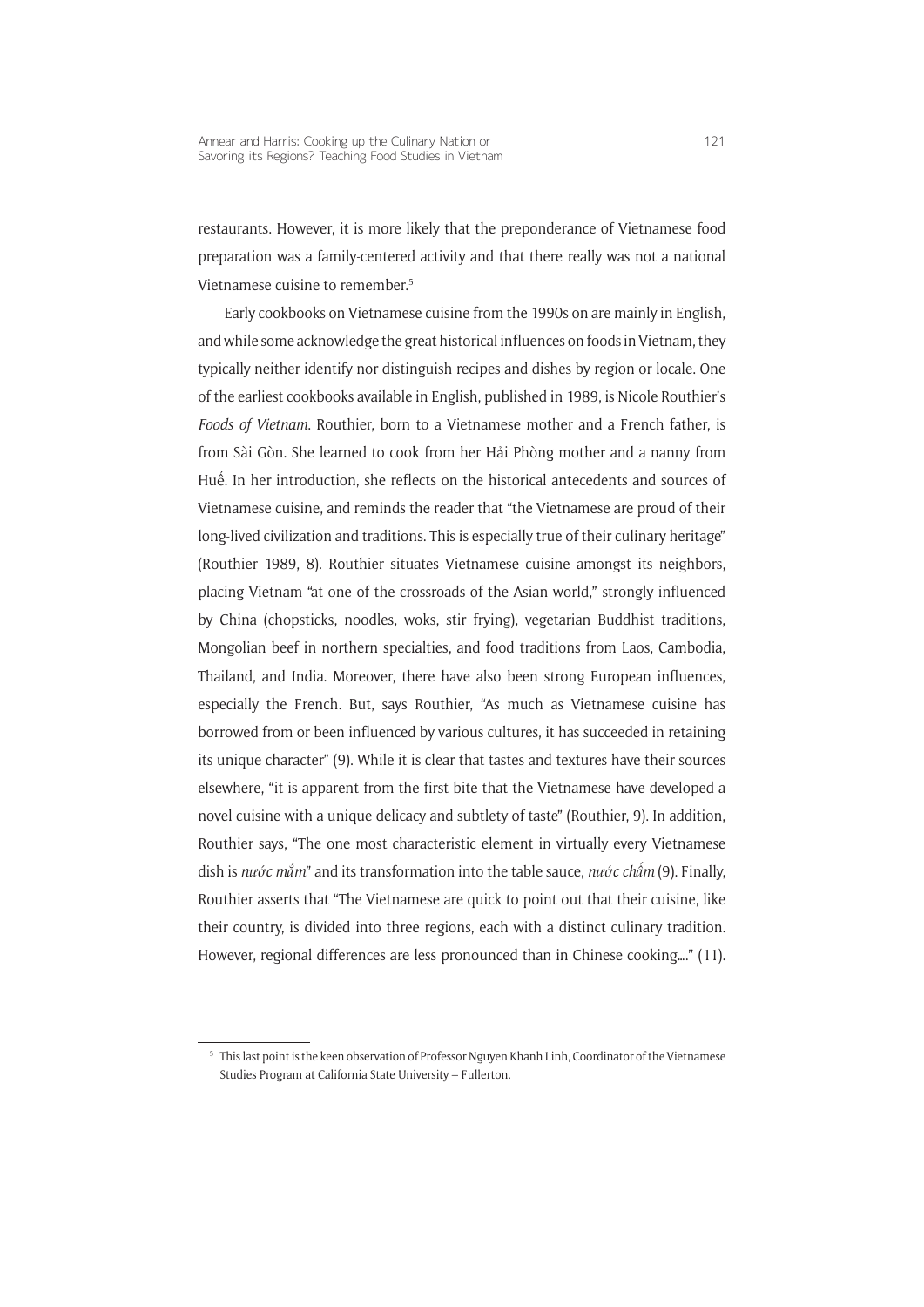As a result, Routhier rarely identifies the region in the recipes themselves, so it is difficult to actually recognize specific regional variations.

The cookbook *Vietnamese Cuisine*, available in Vietnam but published by Wei-Chuan Publishing in Monterey Park, California, in 1999, with a Việt kiều author, is oriented to a Taiwanese audience. The author's introduction states:

Vietnamese cuisine embodies the culinary influences of China, Thailand, Laos, Cambodia, and Malaysia. In addition, the influence from many years of French colonization has added a unique blend of flavors to an already aromatic and exotic cuisine (Loangkote, (pg 5)).

As this cookbook points out, the many varieties of Vietnamese cuisine are reflected in the ways in which meals are served. The common Chinese meal comprises three or four dishes, accompanied by soup, whereas the Vietnamese one-dish meal of fried rice or stir-fried noodles can incorporate various types of noodles and of noodle soups. The author observes that Vietnamese Western-style meals include one-dish meals served with bread, and the Vietnamese sandwich *bánh mì* is derived from the French version. Traditional dipping sauces and meats to mix and match flavors are wrapped with rice paper or lettuce or mixed with rice noodles.

Mai Pham's cookbook *Pleasures of the Vietnamese Table* (2001) is filled with recipes from home cooks, street food cafés, and market kitchens, along with reminiscences of life in Vietnam before the first great emigration of the mid 1970s. Pham, a "Việt kiều," agrees that Vietnam is at a major Asian crossroads, and has borrowed generously from many other cultures. However, she insists that Vietnam:

Has always managed to retain its unique character…. What really sets it apart boils down to three main factors: the extensive use of *nước mắm* to season almost every dish, the high consumption of *rau thơm* (aromatic herbs) and the distinctive style of eating small pieces of meat or seafood wrapped in lettuce or rice paper and dipped in sauce. These characteristics apply to all three culinary regions of Vietnam, although each has a slightly different approach to cooking (9).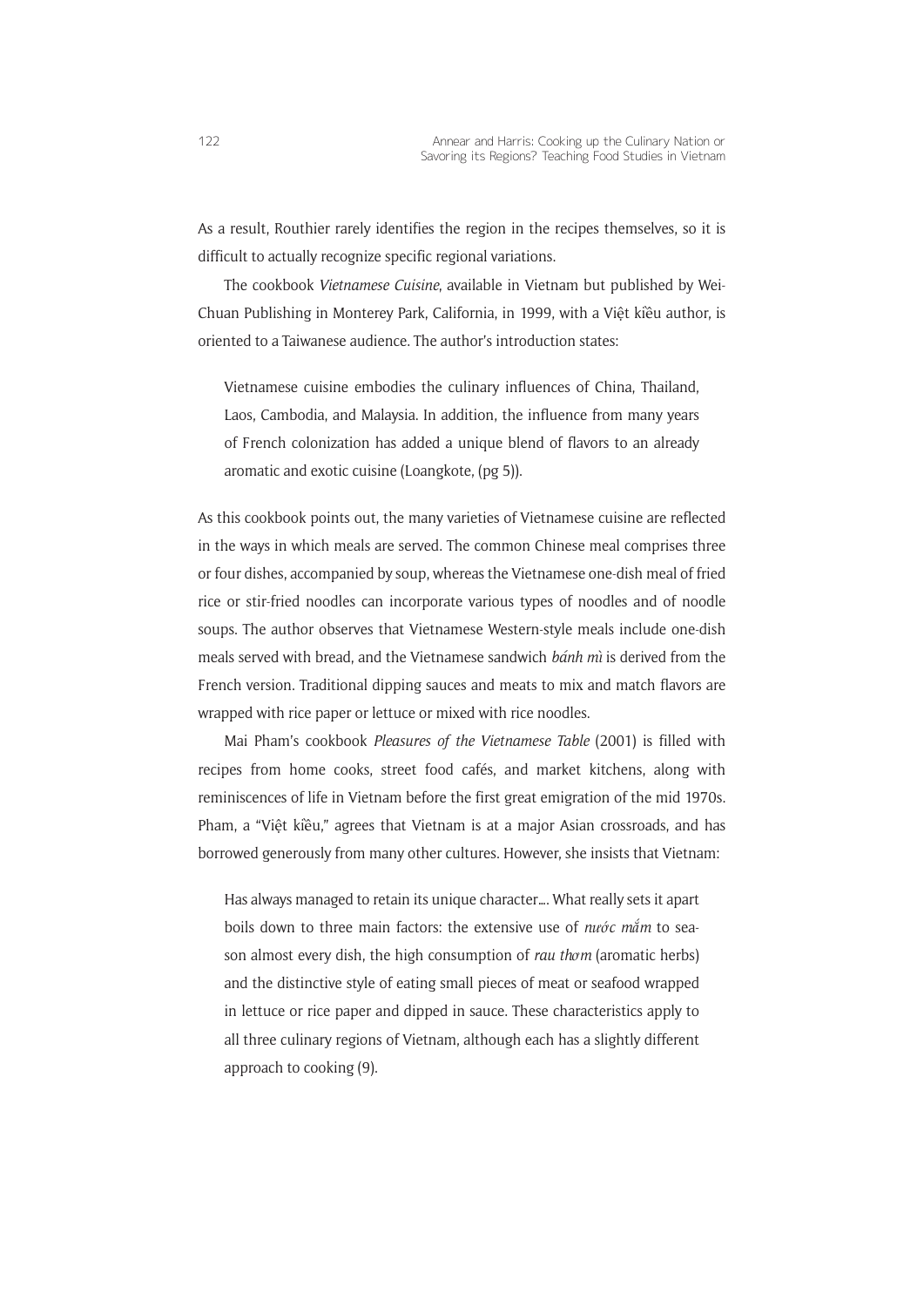Pham identifies the key ingredients of Vietnamese food as *nước mắm*, *tương hột* (bean sauce), *sô´t tương* (hoisin sauce), *tương ớt* (ground chili paste), *dâ�u hào* (oyster sauce), *nước tương* (soy sauce), *gạo (*rice), *gạo nê ´p* (glutinous or sweet rice), *bột gạo*  (rice flour), *bánh tráng* (rice paper), *bún* (rice vermicelli), *bánh phở* (rice noodles), *nước cô´t dừa* (coconut milk), *rau thơm* (fragrant herbs), *dậu phộng* (peanuts), and *me* (tamarind pulp) (11–14). More often than not, she too does not locate the recipe or dish in a specific locale or region.

The cookbook *Authentic Recipes from Vietnam*, published in Singapore in 2005 and available in Vietnam, provides recognition in the introduction of regional differences. The authors share their understanding that, "in the cooler northern region…where undulating limestone hills recall Southwest China and where many of Vietnam's ethnic groups have their homes, the cuisine shares distinct similarities with Chinese food" (Choi and Issak 2005, 6). The authors claim that northern-originated *phở* and *bún chả* are uniquely Vietnamese and eaten throughout Vietnam. They write that the central region is less agriculturally rich and focuses on the highly developed royal cuisine of Huê ´. The authors ignore the extraordinary richness of the non-royal foods of Hội An and the surrounding Quảng Trị province. Of the southern region they write that "the cuisine more closely resembles that of neighboring Southeast Asian countries, such as Cambodia, Thailand, and Malaysia. The food is more varied and rich than that of Huế or Hà Nội …." (Choi and Issak, 7).

Choi and Issak seek to define "Vietnamese Cuisine," and write that "at the heart of Vietnamese cuisine, with its hearty kick and unique aroma, is the salty, pale brown fermented fish sauce known as *nước mắm…*" and that *nướ*c *mắm* is "mandatory in Vietnamese cooking" (8). In addition, "what also sets the cuisine apart from that of other Southeast Asian countries," according to Choi and Issak, "is the pervasive use of fresh leaves and herbs…." (9). They identify the cuisine of Vietnam as "based on rice, fish and fresh vegetables" (13). They list "authentic Vietnamese ingredients" as annatto seeds, Asian chives, basil, banana blossoms, banana leaves, chayote squash, chilies, coconut cream and milk, coriander, daikon radish, lotus seeds, rice paper, dried shrimp, shrimp paste, fish sauce, five spice powder, galangal root, jackfruit, lemongrass, loofah, lotus stems, mint, mustard greens, varieties of rice noodles,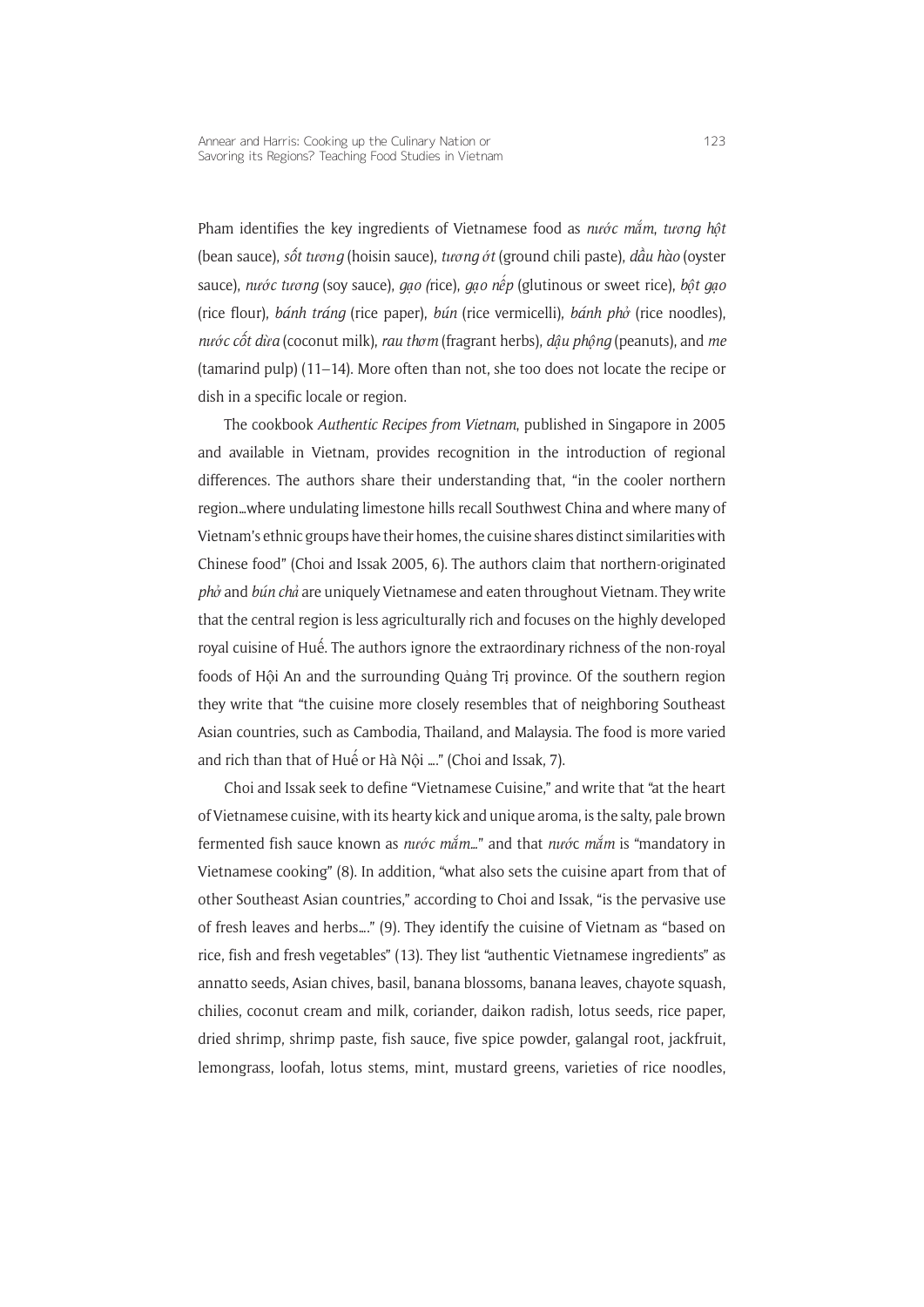palm sugar, polygonum Vietnamese mint, pomelo, varieties of rice, rice vinegar, rice wine, sago pearls, saw-leaf herb, sesame rice crackers, shrimp crackers, star anise, starfruit, sugar cane, tamarind, tapioca starch, taro, tofu, turmeric, water spinach, morning glory, betel leaves, and wood ear fungus (18–23). However, Choi and Issak rarely identify recipes by region or locale, and they often declare a recipe as classic or ubiquitous without recognizing regional or local variations. An example is *chả giò*, a Vietnamese Spring Roll, the recipe treated as if it is universal across Vietnam. Another is *giò xoài xanh tôm hâ ´p*, which they characterize as a "variation on the traditional Vietnamese shrimp salad" (46). *Coi cà bắp cải*, cabbage salad with chicken, is declared a classic that can be "found in most restaurants throughout Vietnam" (49). To read these recipes is to conclude that they are the same throughout Vietnam.

Pauline Nguyễn's *Secrets of the Red Lantern* (2008) is a charming cookbook and family biography featuring recipes by her brother, Luke Nguyễn. Reflecting on the question of what defines Vietnamese food, Nguyễn tells us directly that:

The first thing I always say is that Vietnamese food is easy—there is no mystery to it. It is simple to prepare; the execution is most quick; and the cooking methods are straightforward. Another distinction is that ovens don't exist in Vietnam: we prefer to watch our food being cooked—deep fried, steamed, slow braised, grilled, barbecued, or tossed in a flaming wok…. What most distinguishes Vietnamese food, however, is its emphasis on freshness. We do not use fresh herbs sparingly to flavor or garnish a dish—instead, they play a major role in the food…. Wrapping savory dishes at the table in lettuce or rice paper with an abundance of the freshest uncooked herbs is very much the signature of Vietnamese cuisine…. This combines the raw with the cooked, the cold with the hot, and the soft with the crisp. The Vietnamese have a distinct preoccupation with crunch and contrast. Flavors and textures are juxtaposed for dramatic effect. In Vietnamese cuisine balance is always at play (14).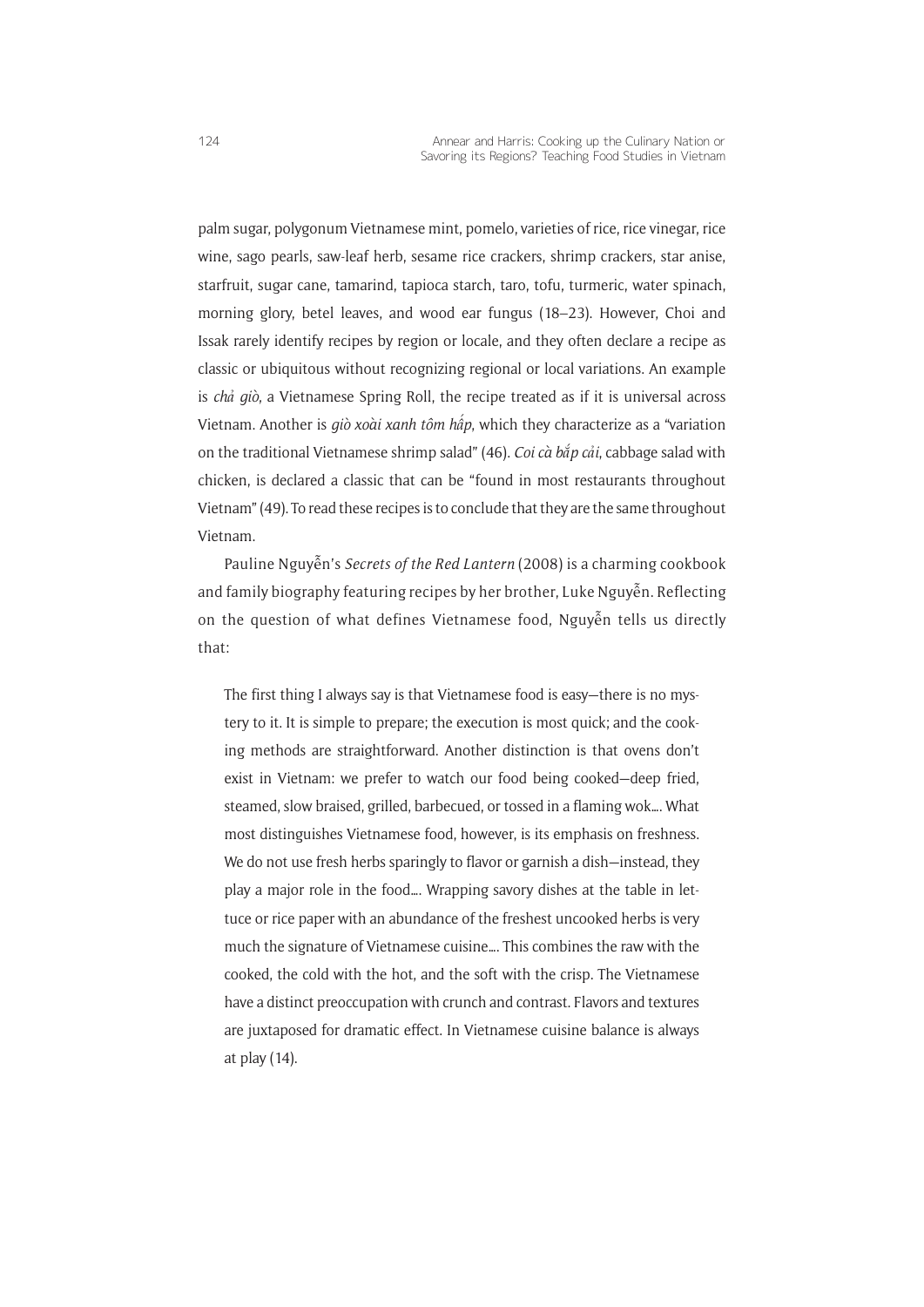Nguyễn also lists a "handful of ingredients that are typically Vietnamese." Echoing the lists provided by other cookbook authors, such as Pham and Hoyer, *nước mắm* remains central.

The 2009 hardcover book by Daniel Hoyer, *Culinary Vietnam*, intends to show "how broad the scope of Vietnamese cooking is…and aims to inform the Western cook…." (Hoyer 2009, 15). Hoyer understands that Vietnamese cuisine "has a history of thousands of years in development and countless influences from other cultures, as well as regional and personal variations too numerous to catalogue." His list of ingredients is almost identical to Mai Pham's (2001), but he adds several items such as *mắm tôm* (shrimp sauce), *gừng* (ginger), *bột quê ´* (cinnamon), *rau quê* (basil), *đinh hương* (cloves), *bột ca-ri* (curry powder), *mì* (egg or Chinese noodles) and *miê ´n* (glass noodles). The book is organized straightforwardly by course, without much identification of recipes by region. Hoyer does, however, recognize strong regional differences, pausing to consider "The People and Flavors of Hue and Hoi An" (36), "The People and Flavors of Hanoi" (80), "The People and Flavors of Ho Chi Minh" (122) and "The People and Flavors of the Mekong Delta" (158).

Miss Trinh Diem Vy, a noted restaurateur in Hội An, (See **Figure 1**) unabashedly identifies her cookbook as local and regional in its focus; it is also wonderfully autobiographical. *Taste Vietnam: The Morning Glory Cookbook* (2011) was the first



Figure 1: Miss Vy at her Cooking School. (Photo credit: Jack Harris).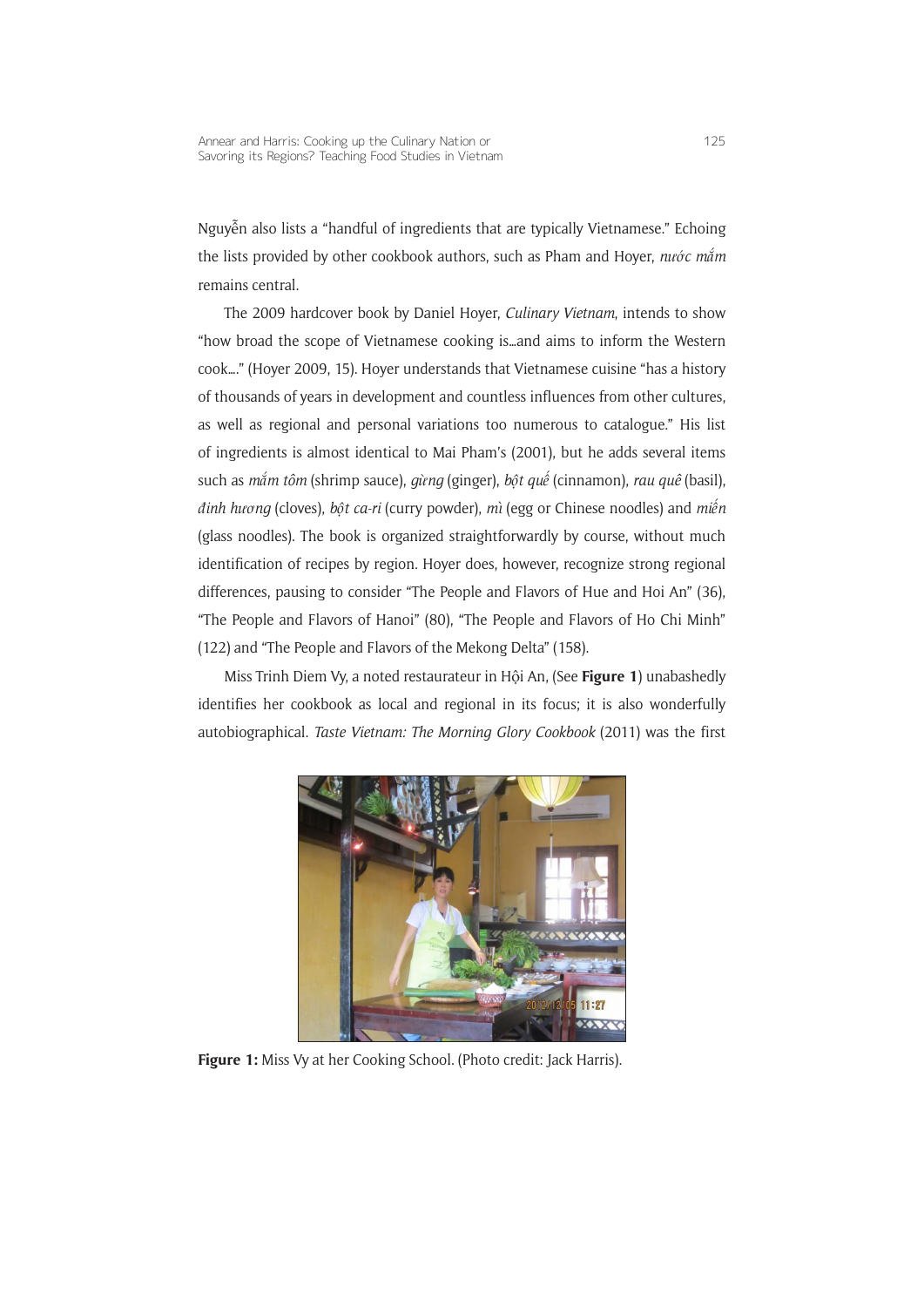commercial cookbook from this region, and it celebrates the uniqueness of Quảng Trị generally, and Hội An specifically. This cookbook reflects the menu at one of Vy's Hội An restaurants and includes unique local and regional ingredients, recipes, food preparation instructions, information on how each ingredient contributes to health and well-being, musings on the environment, and lots of autobiographical details about growing up poor as a young girl in Hội An and starting what is now a modest restaurant empire in this small, tourist town.

Despite these nods to local and regional specificity, Miss Vy also makes a claim about the national character of Vietnamese cuisine:

Vietnamese cuisine can be described as three countries in one bowl: the North, Centre and South, each of which has its own distinctive style. What binds our food culture together is the country's stable carbohydrate—rice and the fresh ingredients, particularly herbs, which are an essential part of every Vietnamese dish….

The other vital component of a Vietnamese meal is the mắm—a by-product of fermented river fish and seafood…. When it comes to Vietnamese food, the main ethnic influences are Champa, Chinese, French, Indian, Khmer (ancient Cambodian) and Siamese (ancient Thai). The typical dishes from each region are determined by the produce available. Vietnamese people know which dishes are special according to the area where they come from and as such we will seek out the specialties when visiting a place outside our home. Alternatively, when friends or relatives visit, they will always bring special hometown foods as gifts. Just as each meal must have certain harmonizing elements to make it complete, each region in Vietnam complements the other, like a member of the family (7).

An illustration of Miss Vy's point about regionalization is the following evidence about one of Vietnam's most ubiquitous noodle dishes that turns out to have all sorts of distinctive regional variations. As recently as 2013, the prominent chef Bùi Thị Sương wrote a small book devoted to phở. Sương is one of the founders of the Saigon Professional Chef's Association. She has thoughtfully divided the book's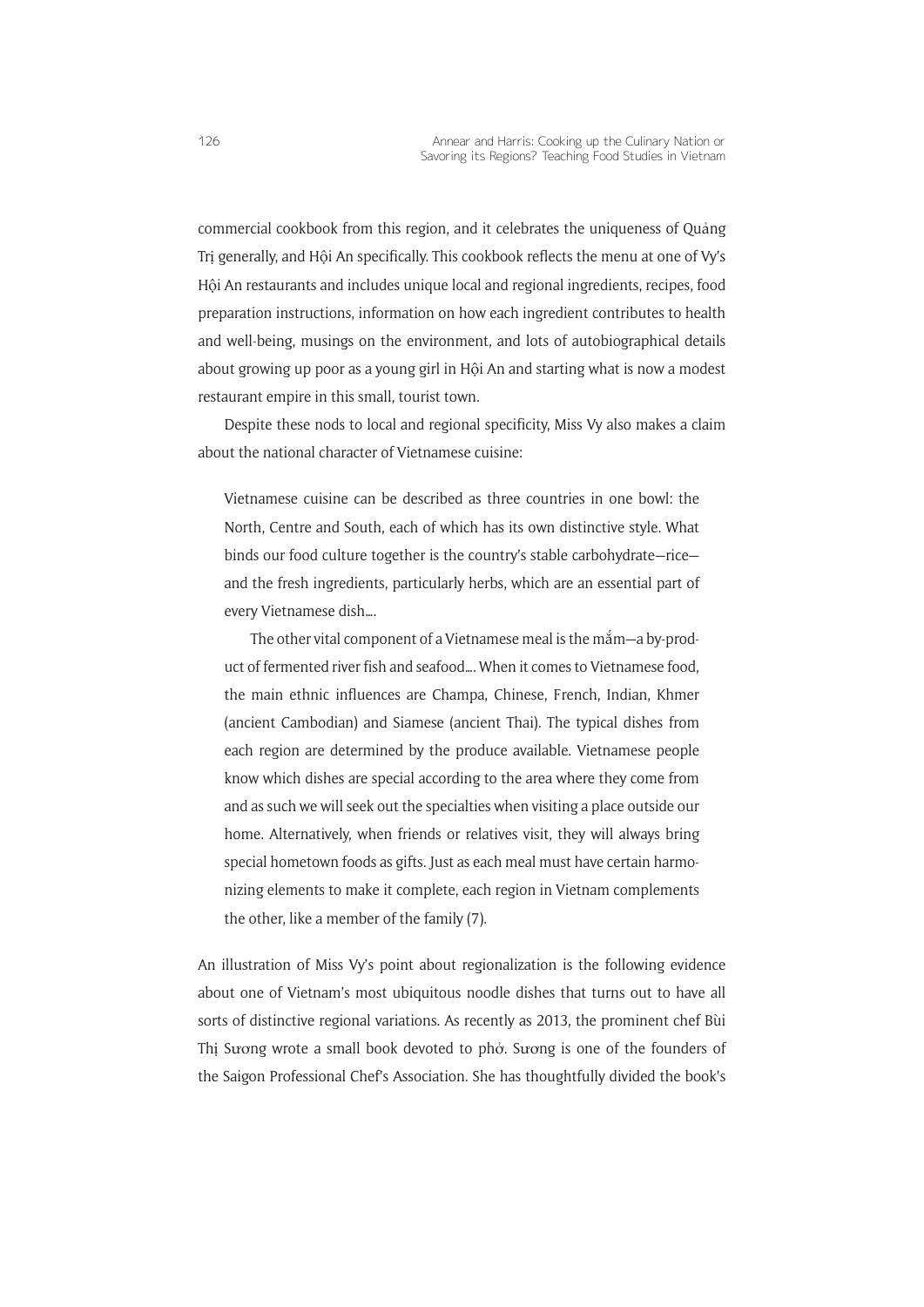recipes and dishes into the three recognizably distinct regions: Northern, Central, and Southern. Moreover, she identifies local variations, and seeks to identify cultural sources. In her introduction Sương notes that:

Nevertheless, not everyone is aware of the diversity and uniqueness featured in the Vietnamese cuisine. Take for instance the salad; regions vary greatly in their preparation styles. Or with regards to Bun (fresh noodle soup) [and] Pho, each region shows distinctive creativity in just cooking the broth (3).

Sương claims that "Phở originated in Nam Dinh" province in Vietnam, "but Hanoi was where the recipe for phở was cultivated and refined" (14). She identifies *phở* as "a typical dish that proudly represents Vietnamese cuisine in the world" (14). Under this rubric Sương includes a wide variety of noodle soups. From the central region she includes *bún bò Huê ´*, the fish-based *bún cá Đa Nẵng*, Hội An-based *cao lâ�u*, and Quảng Nam's *mì Quảng* noodles. Quoting Nguyễn Tuan, Sương says "Cao Lau is an original dish which is unique to Hoi An," (48) a claim that may belie the significant relationship of this region with the Fukien Chinese and the Japanese of long ago. Presenting noodle dishes from the south, Sương indicates that the southern style includes additional herbs, vegetables, and spices, especially star anise, that give a more intense flavor (61). Additional soups, mainly from the Mekong Delta region, include another version of *bún cá* from the Province of Kien Giang; *bún nước lèo*, originating from the Kinh, Chinese, and Khmer ethnic groups living in Tra Vinh; *bún Campuchia*, credited to the Cambodians living on the border; and *hủ tiê ´u* (from Mỹ Tho, and Nam Vang), credited to the Chinese living in Cambodia (69–77).

Also in 2013, Luke Nguyễn published his enormous and stunning picture book/cookbook *The Foods of Vietnam*. Nguyen, who grew up in Australia, journeyed to Vietnam to discover his heritage and also the country's regional specialties. Perhaps unencumbered by the need to defend a unitary Vietnamese cuisine, Nguyễn organizes his book to emphasize regional diversity, taking us from Sài Gòn and the South (Hồ Chí Minh City, Mekong Delta, Phú Quốc), from coast to countryside (Mũi Né and Phan Thiết, and Đà Lạt), and from Salt Water People (Nha Trang, Quy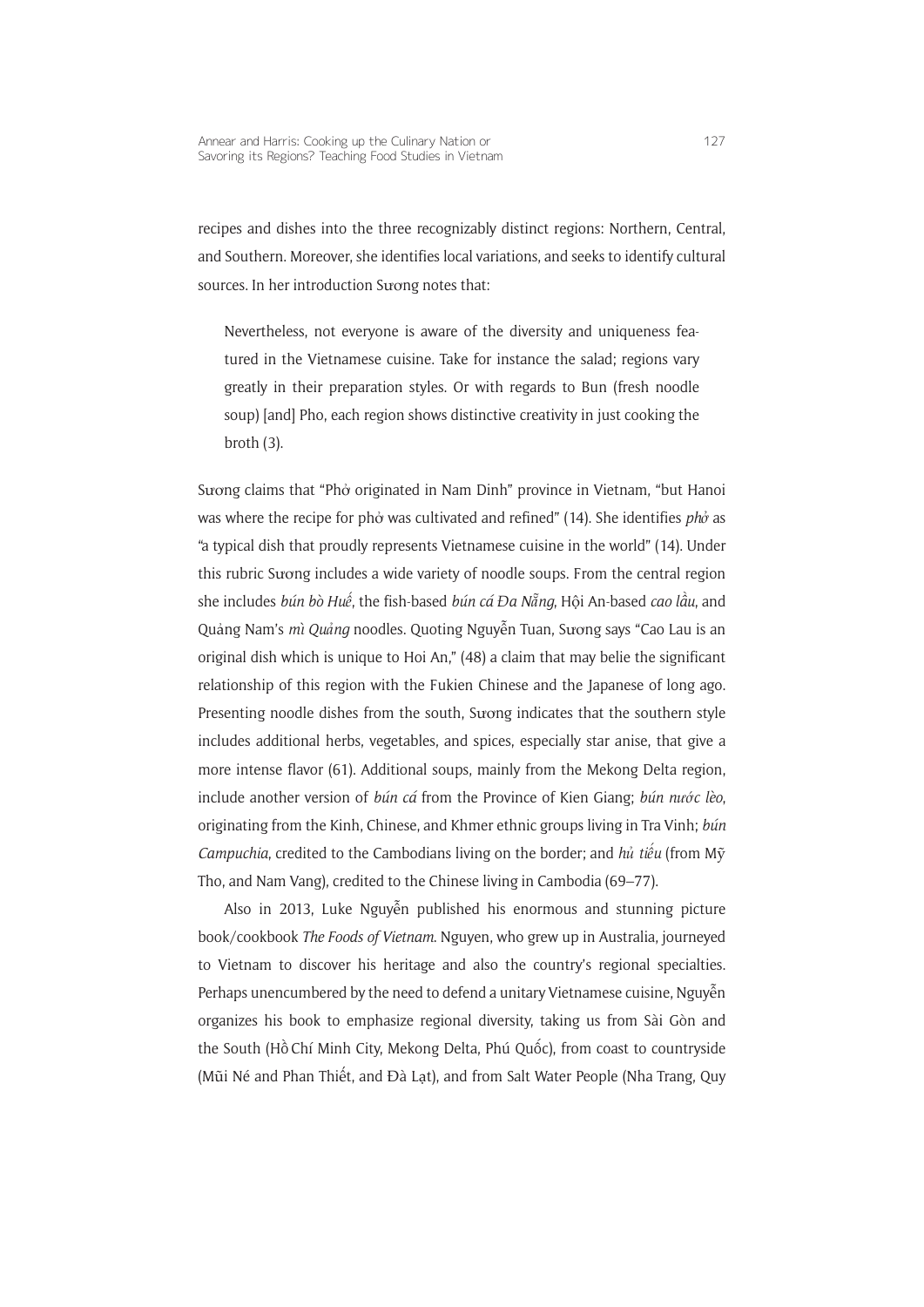Nhơn, Hội An), Princes and Paupers (Huế, Vinh, Ninh Bình) to The Dragon and the Turtle (Hà Nội and Hạ Long Bay) and Mountain People (Sa Pa, Bắch Hà, Mai Châu). Interestingly, Nguyễn devotes four pages at the end of this 367-page book to "basic recipes" that include such items as annatto oil, cooked pork belly, coconut tamarind ice cream, fried red Asian shallots, Huế hoisin dipping sauce, nước chấm dipping sauce, pickled vegetables, spring onion oil, and toasted rice powder. Perhaps Nguyễn does feel some need to reinforce the commonality that all Vietnamese have with their cuisine after all.

In all of these examples, we can see the absorptive power of Vietnamese cooks to adapt recipes from elsewhere as their own. With a wonderful complexity, cookbook authors claim a distinctive Vietnamese cuisine while acknowledging the multiple cultural sources and great regional and local variations and unique products. The most recent books emphasize regionalization and the local. The twenty-six cooking schools that have sprouted throughout Vietnam reflect this tension—several schools identify the dishes they teach as regional and local, especially in Hội An, but most are more generic. This is not surprising, as they catered initially and still mostly to non-Vietnamese tourists and, more often than not, make the claim of providing an authentic Vietnamese cooking experience with authoritative recipes and cuisine (cf. Heldke 2005). However, Vietnamese cooking classes are increasingly attended by middle-class Vietnamese housewives, and television shows, such as Master Chef and Iron Chef, reinforce the notion of an expert Vietnamese cuisine that requires specific ingredients, measurements, and procedures, over and above the eyeball cooking and tasting of conventional family practice. Such shows have also created Vietnamese chef celebrities. In this way, Vietnamese "cuisine" is being promulgated, marketed, learned, and professionalized.

#### **Cooking Schools**

The cooking school experience (See **Figure 2**) revolves around learning about home cooking, home-based recipes, local fresh food, regional staples, and specialty food. In almost every case, despite the regional and local variations, customers are told that they are preparing and consuming "authentic" Vietnamese food. The Vietnam cooking class attractants include: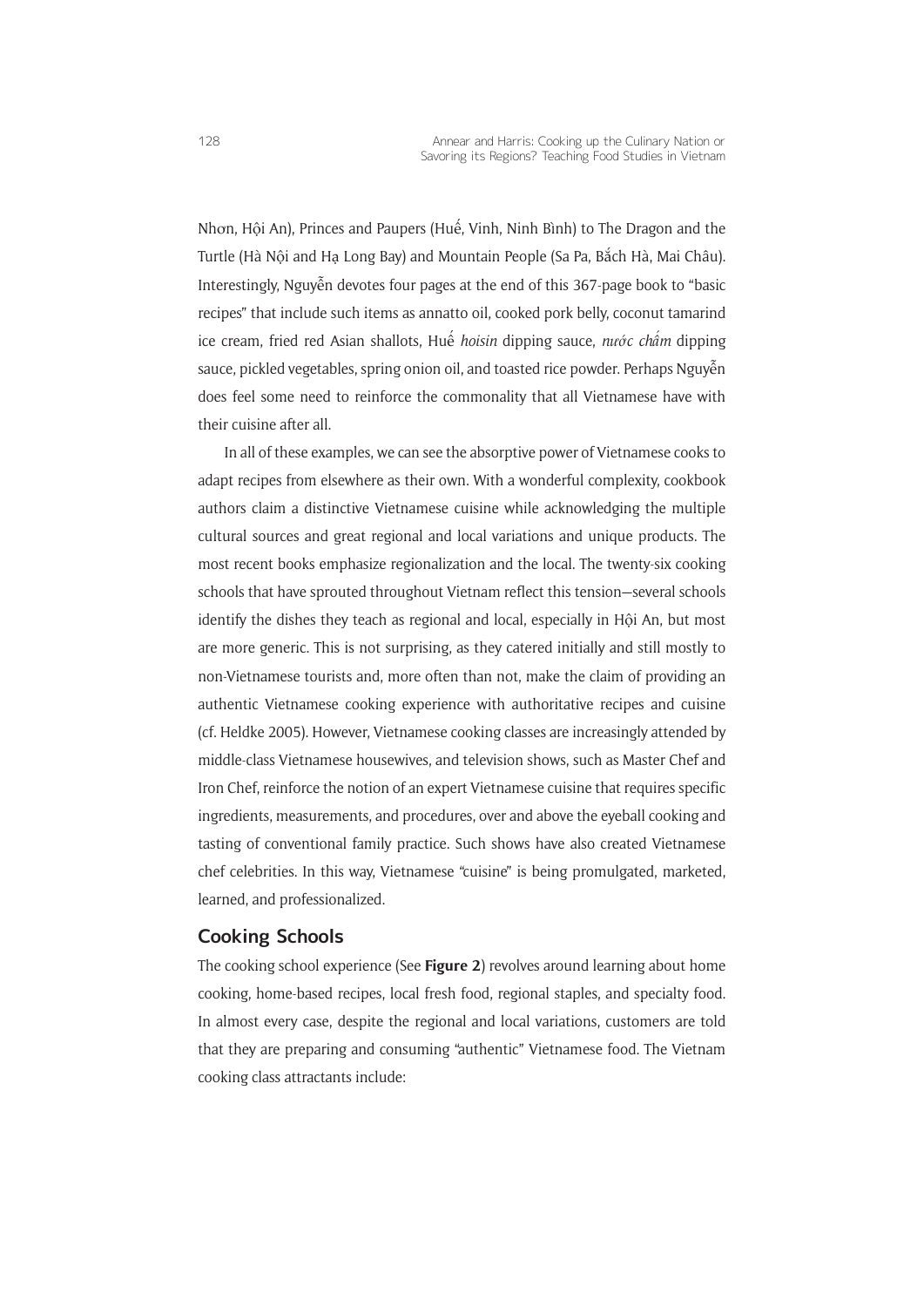

**Figure 2:** Cooking Class in Hội An. (Photo Credit: Jack Harris).

- • Immersion in food culture—"Eat like a local"
- • Real Vietnamese culinary experience
- • Celebrity Chefs
- Cookbook Authors
- $\cdot$  Farm to Table
- • Health and Wellness

To increase its connection to a broader food system, it is not unusual for a cooking class to start with a visit to the market to purchase ingredients. Some cooking classes begin with a visit to a farm. In both cases, this task is usually accompanied by an explanation of Vietnamese food philosophy, revolving around balance and harmony. This will involve talking about specific ingredients, and the interplay of ingredients to provide balanced nutrition, or balanced tastes.

A self-conscious example of the claim and celebration of Vietnamese national cuisine, represented by the emperors, is Huế's Imperial Cuisine. There is, ironically, only one cooking school in Huế, a proclaimed foodie town. But there may be good reason for this. Imperial Cuisine was originally a political-cum-gustatory construction by Emperor Minh Mạng in the 1830s. Mạng envisioned cuisine to be a culinary and moral unifier of the nation his father had consolidated just decades earlier (Peters 2012). Today, Imperial (also, Royal) Cuisine is a novelty, not generally embraced by Vietnamese. It is considered an anomalous specialty, not derived from the folk or home table. As such, few Vietnamese have ever even tried Imperial Cuisine. The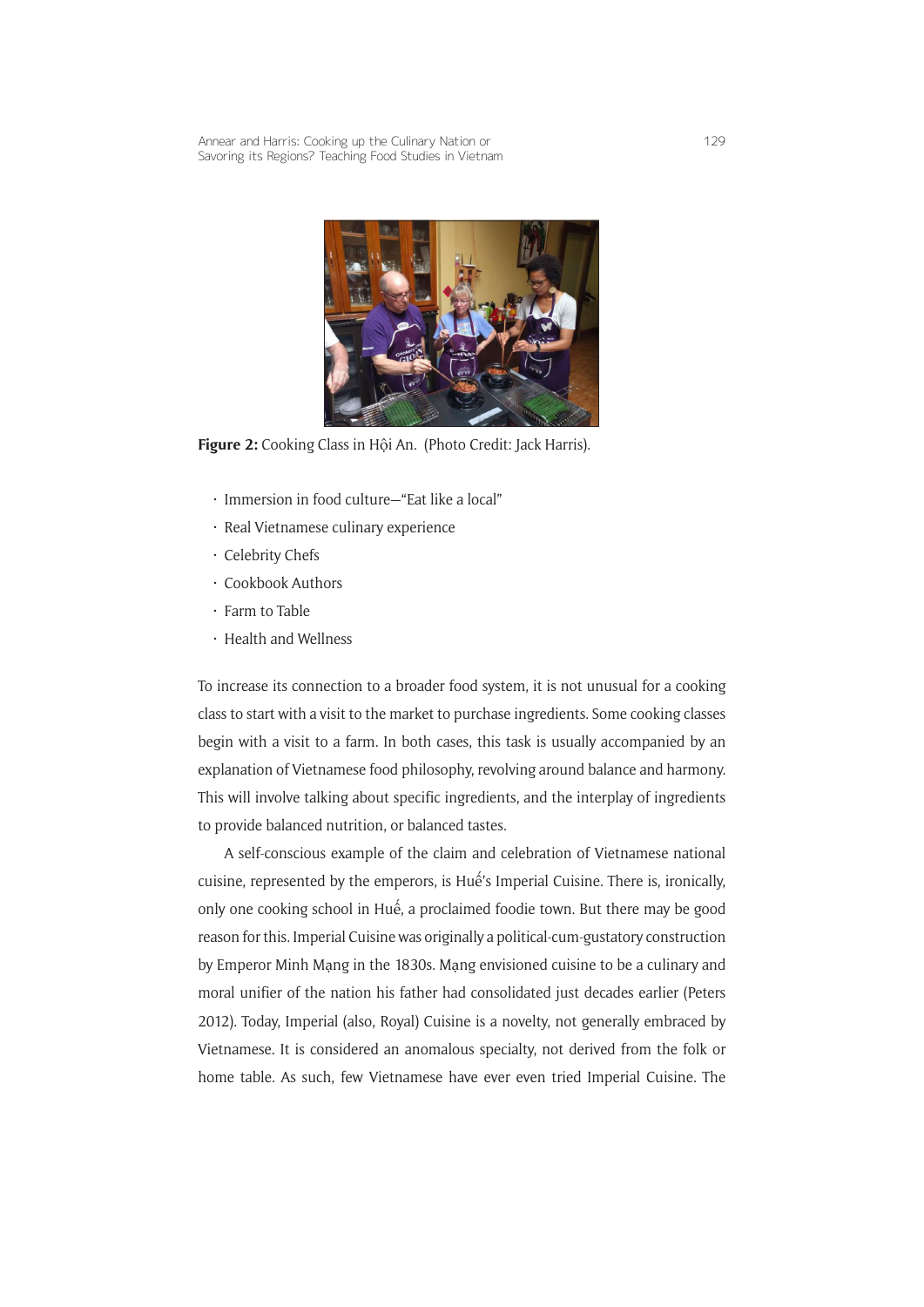primary consumers of Imperial Cuisine are tourists, often dining to an accompanying stage show. Imperial Cuisine's role as an elite, touristic culinary enterprise may not fulfill Mạng's erstwhile ambitions, but it is good to "think" and teach with (cf. Lévi-Strauss 2013). We will discuss how teaching and studying such regional cuisines informs understanding of the nation in the next section.

Hồ Chí Minh City, the most populous city in Vietnam, has seven cooking schools. It is quite cosmopolitan, more so than Hà Nội, and has only been part of Vietnam for 300 years. For the majority of those years it was part of the French Colony of Cochin China, so it is not surprising that there should be a French culinary presence. In addition, the thirty years of American presence brought additional western influences. Nevertheless, southern cooking schools rarely identify region or locale, as seen in the example that follows. In the absence of such identification, the participant may be led to think that these dishes are national dishes of note, and universally Vietnamese.

The Hội An cooking schools are the most intensive regarding their representation of local specialties. Moreover, they frame them as that: representations of Vietnamese national cuisine that reflect intense local and regional culinary achievement. Emphasizing both the common threads between the regional food and local and regional culture, these cooking schools provide the fusion of sameness and difference that appears to embrace the paradox. This recalls Miss Vy's comment that "Vietnamese cuisine can be described as three countries in one bowl: the North, Centre and South, each of which has its own distinctive style" (Vy 2011, 7).

Since the forced unification of Vietnam in 1975, national identity has remained contentious, both within the boundaries of the country itself and for its overseas (now called "heritage") Vietnamese, the *Việt kiều*. However, the rising tourist industry and the internationalization of "Vietnamese cuisine" have resulted in framing several Vietnamese dishes, most notably *phở*, as originally and distinctly (if perhaps falsely) Vietnamese (Peters 2010). Such identification is, no doubt, useful to government rhetoric about a unified and distinctive Vietnamese culture, at least where the Kinh ethnic group is concerned. This is reminiscent of Emperor Ming Mạng's efforts to define a singular Vietnamese cuisine.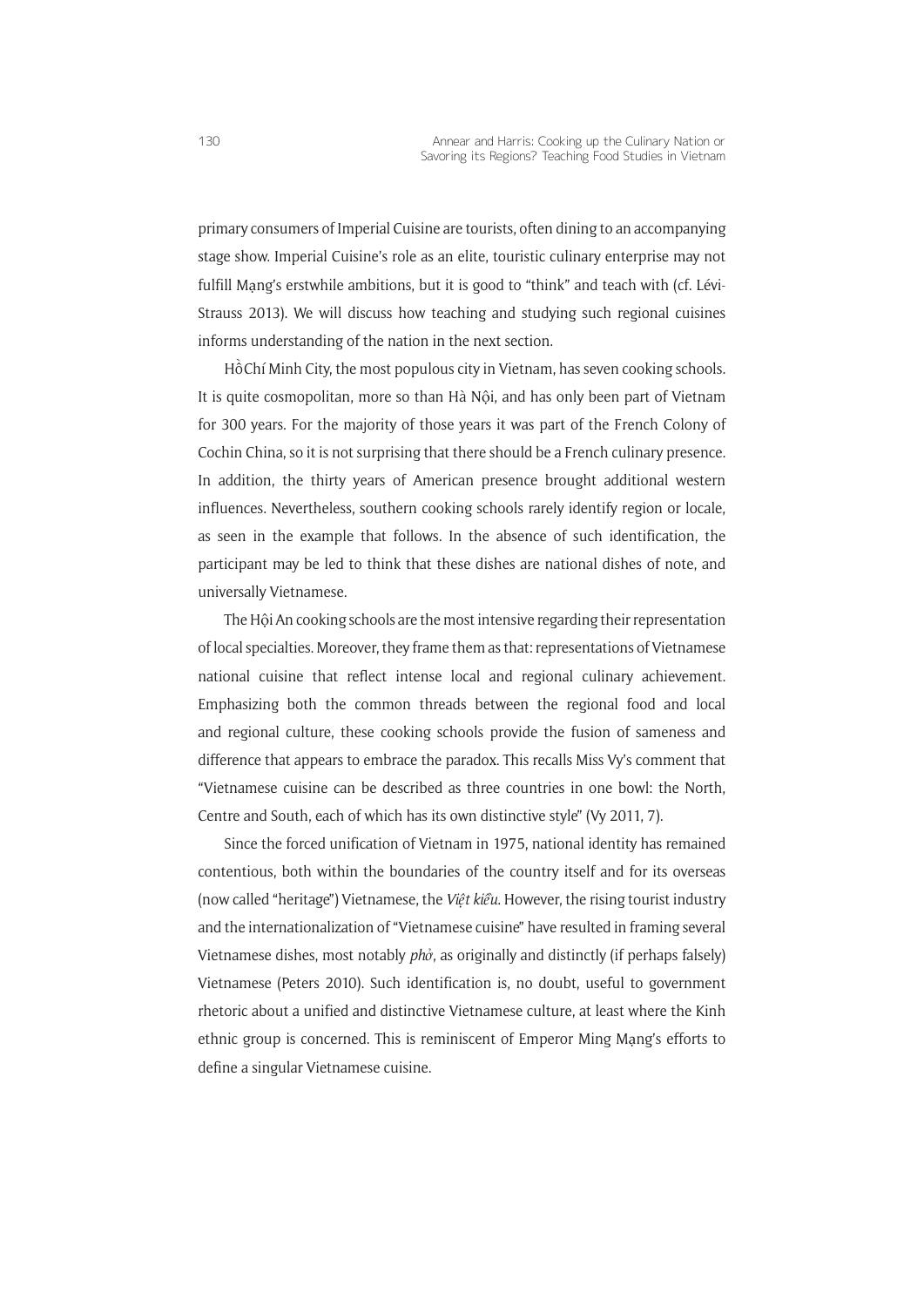Several of the cookbooks conceal this tension of national and regional identities and subcultures. The few that recognize it use strategies not unlike those employed by Hồ Chí Minh to emphasize a fictive intertwining of the different ethnic groups, regions, and localities into a harmony of differences. In many ways, the idea of a Vietnamese national cuisine fails the culinary authenticity test (Johnston and Baumann 2009): While lots of dishes are made in Vietnam, the geographic specificity is really regional. Many of the dishes and their variations are not simple, not even a good *phở*. What personal connections and relationships to food there are tend to be familial, local, and regional. The history and traditions of Vietnamese cuisine are situated in these localities and regions, and are not ubiquitous. Finally, there is great ethnic variation amongst the cuisines of Vietnam's 54 ethnic groups. If you want to have authentic food, it needs to be local and regional, and it may be at its best when eaten in a Vietnamese family's home. It may be that there is enough security in the Vietnamese national identity, through useful identification of common ingredients and methods that are bound to a larger geography, to begin to emphasize regional differences without threatening this unifying aspect of the culture. The national political rhetoric notwithstanding, Vietnam, like many other countries (such as Italy), has fierce local and regional cultural expressions that find their way, quite forcefully, into their ingredients, preparations, dishes, and tastes.

#### **Teaching Food**

After three months of exploring various aspects of Vietnamese culture, I have realized that the location in which the food is made, the process of personalizing the dish before the spoon reaches one's mouth and even the utensils used to devour the food, are all fundamental parts of making the Vietnamese cuisine unique to the culture that creates it (Sarah Kloos, "What is Vietnamese Cuisine?", student Research Essay #3, Fall 2016).

These next two sections draw from the Hobart and William Smith and Union colleges combined Vietnam Study Abroad program in Fall 2016. We went to Vietnam to learn about sociocultural and political life—so we ate. Food Studies was the curricular focus for this semester-long study abroad program. I (Annear) required my students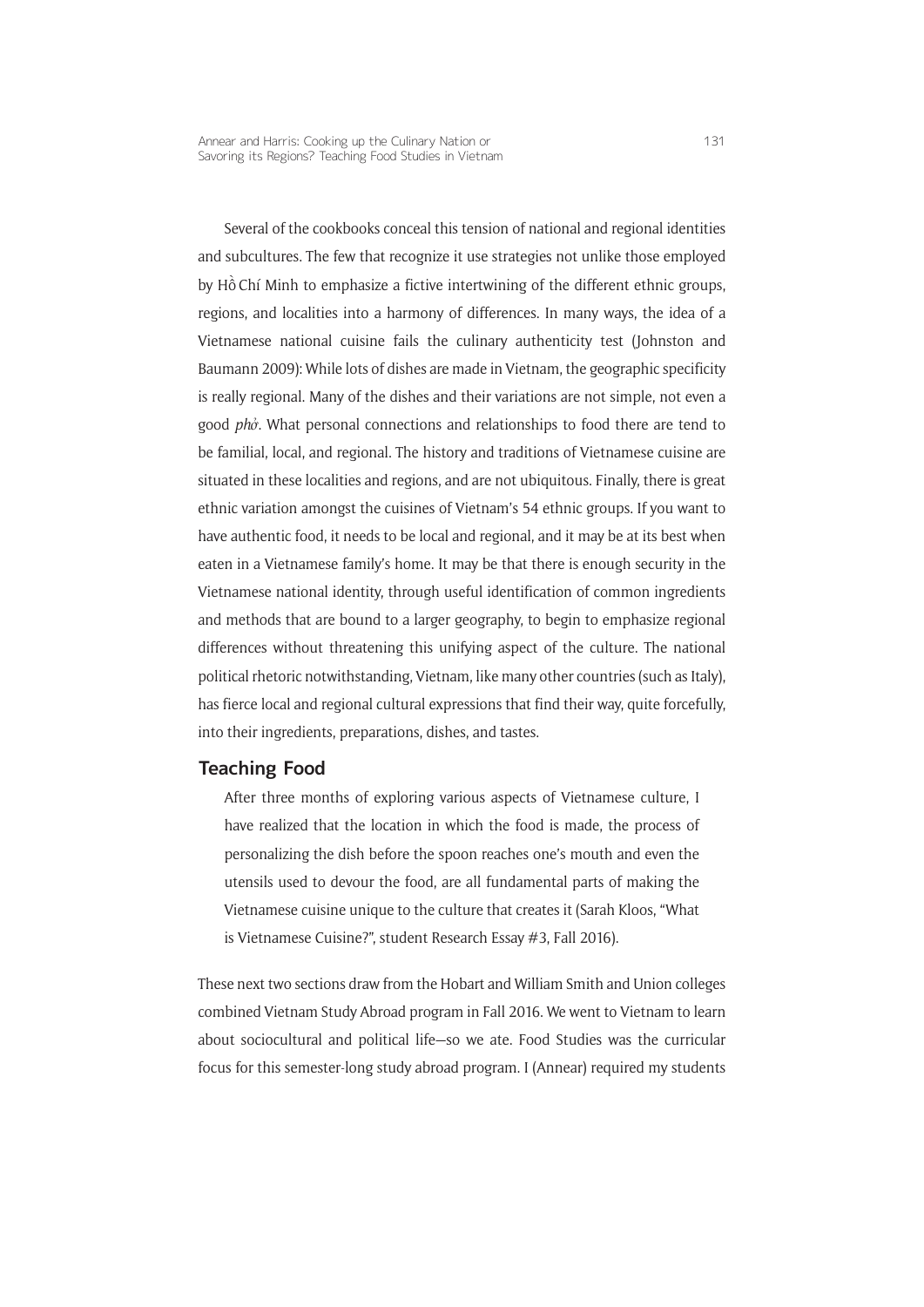to understand Vietnamese culture, society, politics, and history by developing knowledge about Vietnam through gustatory engagement. To do so, as suggested in the student research essay excerpted above, we explored three culinary geographies— North, South, and Central—via our probing chopsticks and the tips of our tongues.

This study abroad program drew theoretical focus and methodological inspiration from David Sutton's (2010) concept of "gustemology." This term and ethnographic approach emphasizes sensory data, especially taste and smell, and place-making. Sutton notes:

In pursuing our interest in the sensual aspects of food, we should keep our multisensory apparatuses trained on what anthropology has in one way or another always been concerned with: everyday life and the multiple contexts in which the culturally shaped sensory properties and sensory experiences of food are invested with meaning, emotion, memory, and value (220).

Flavor and flavor borders thus can be recognized as carrying sociocultural and political meaning commensurate to other social institutions. Tastes and foods should be recognized as primary meaning-makers in human cultural worlds, no longer just analogs or conduits for learning about something seemingly more important, such as class or masculinity (Holtzman 2009). In the case of Vietnamese cuisine, this invites the study of *nước mắm*, which is cited by many cookbook authors to be a gastroborder and national unifier. Yet by taking its flavor profile seriously, *nước mắm* may be contrasted against technique, ingredient, and taste variations among Vietnam's regions, thus engaging tensions between locality and nationhood. As we will show in the next section, which features student learning, students frequently recognized and wrote about such national-local tension evident in Vietnamese culinary practice and meanings.

Food Studies presents the pedagogical opportunity for students to study and learn at the intersection of national politics and the everyday lives of people. As with bánh Tết-a New Year specialty comprised of rice, pork, and banana leaves-a single dish can even symbolize the nation itself. Yet, as Nir Avieli well notes, the production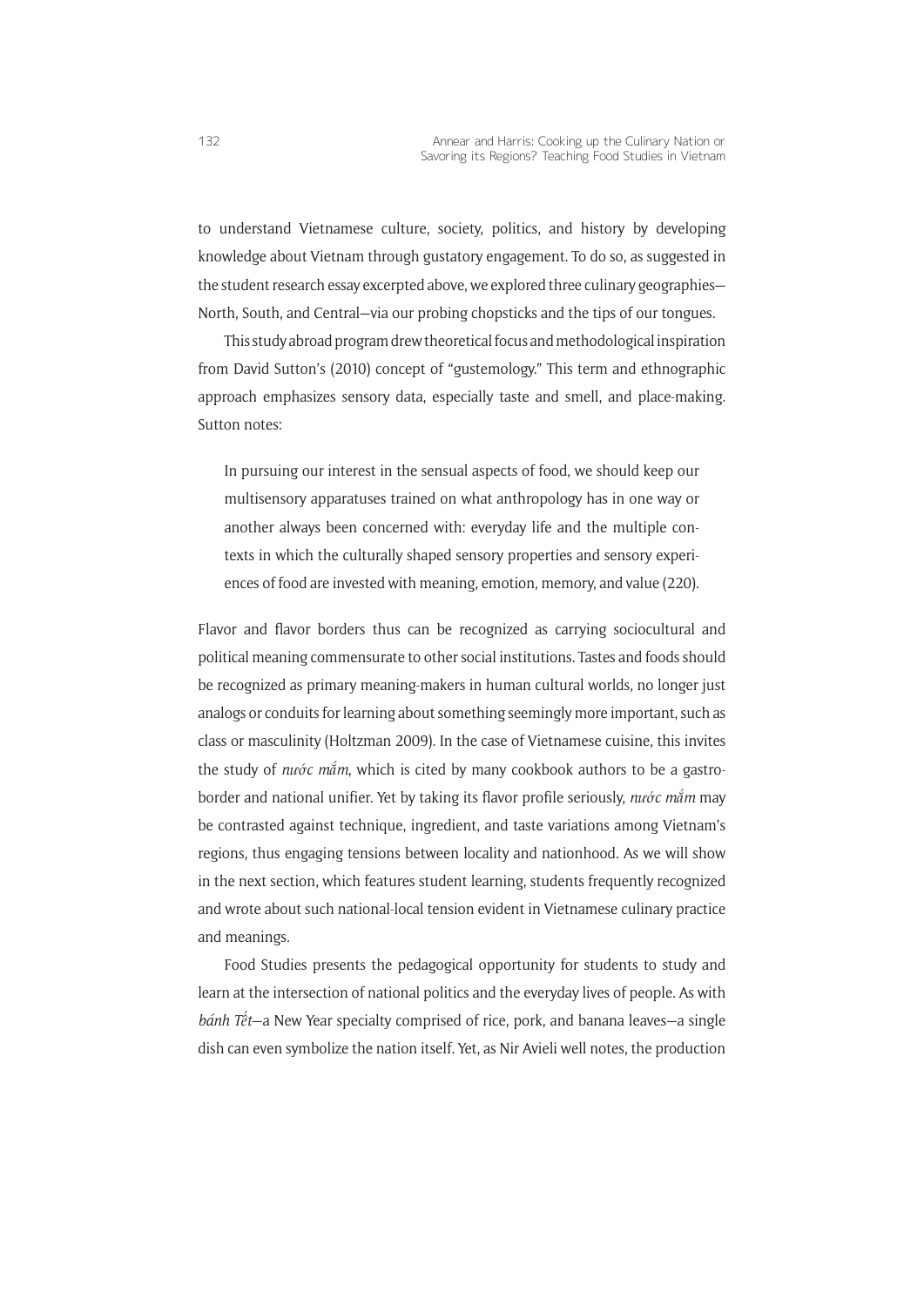of the dish—including the anxiety over the rice harvest, gendered labor investment, and regional modifications—ground it in lived daily life. *Bánh Tê ´t* thus is both the imagined taste of the nation and its gustative constituent parts (Avieli 2005).

Despite its political ambivalence, tension regarding national and local portrayals of cuisine is productive to student learning. This is particularly the case within a Food Studies framework. Swift and Wilk note that the teaching of Food Studies typically eschews academic disciplinary boundaries, even when its courses are housed within them (2015, 9). In my teaching, this topical, multidisciplinary frame allows me to challenge students to explore foodscapes regionally and nationally, and through the disciplines of anthropology, sociology, international relations, and economics. They must apply theories that impose categories based on cooking processes (e.g., Lévi-Strauss 2013) and anticipate social positioning (e.g., Bourdieu 2013), and then determine whether these frameworks fit their culinary data (e.g., Avieli 2012; Goody 1996). Once students feel they have a handle on the elements of cookery and class that produce Vietnamese dishes, they are ready to address questions of regional and national culinary scale through rural and urban culinary knowledge and economy.

Distinguishing rural and urban cuisines adds further texture and tastes to questions of regional and national culinary systems. As *bánh Tê ´t* symbolically represents the nation, it is also an economic product of peri-urban villages such as Tranh Khúc outside of Hà Nội. Students toured this village in order to better understand this purported taste of Vietnam—notably, how sticky rice melts together with fatty pork in this savory concoction. They also learned that this dense rectangular delight is a commodity that marks identity and produces economic capital for the residents of Tranh Khúc. In similar ways, home-cooked meals, such as Hoianese *cánh chua* (sour soup), are both symbolically the universe in a bowl (Avieli 2012) and a light lunch sold to visiting tourists.

Students came to understand street foods as products of urban industrialized economies. Sometimes heralded as "authentic" or "real" Vietnamese cuisine (cf*.* Vandenberghe and Thys 2010), street foods are accessible and enlivening for students. They also provide a window into an emergent urban cuisine that contrasts in notable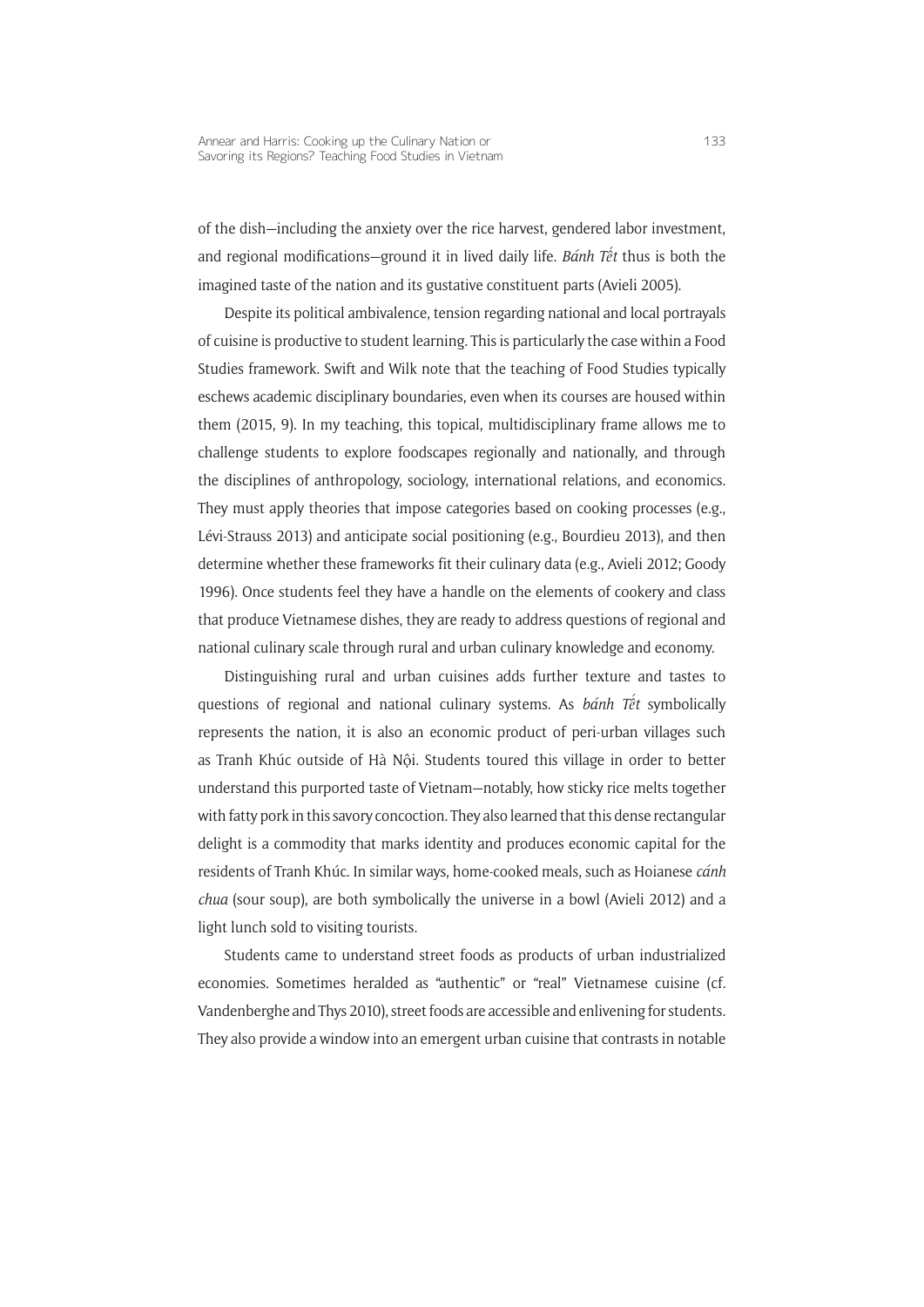ways with foods of nostalgia, which are typically associated with rural spaces (M. Pham 2001; A. Pham 2009). Urban street food as a category consists of atomized dish construction (i.e., each quán (bistro) sells just one dish) and the economic structures that keep it cheap. Students interviewed the street vendors known as "basket women" for the food-laden woven platters they balance on both ends of a flat bamboo pole over a shoulder. Although illegal, this usually female labor, and along with the industrial, mass production of noodles and other constituent products, keeps street food cheap—thus making it available and popular as "domestic" Vietnamese food (cf. Yasmeen 2007; Jensen et al. 2013).

### **Studying Food**

This section describes the applied pedagogy and practice of teaching Food Studies in Vietnam. We discuss and draw from student work produced in a semester-long study abroad program led by one of the authors in Fall 2016. The program's academic focus operated chiefly through its director's seminar, entitled "Eating Cultures in Vietnam." A variety of activities supported this course, including 21 food-focused field trips, six of which included student cooking in each of three Vietnamese regional culinary styles. In addition to readings and discussion, the seminar required students to research and write three "research essays" over the course of the semester.6 These essays facilitated a deliberate mix of primary fieldwork and secondary text-based research. These were planned so that they built progressively from a theoretical examination of studentgenerated lists of Vietnamese dishes to an empathetic documentation of productive labor, and then to a determination of the nature of Vietnam's cuisine(s). Similar to our findings from cookbooks on Vietnamese cuisine above, student work revealed success in process and surprise in their results—and benefitted from a Food Studies pedagogy. While all submitted student essays were at least satisfactory, most ranged toward superb. Below, we discuss the best essays written for each assignment.

<sup>6</sup> These essays required a complementary mix of primary fieldwork exploration and secondary texts focusing variously on theory, ethnography, and history. Students composed 7–10–page doublespaced papers to fulfill each assignment.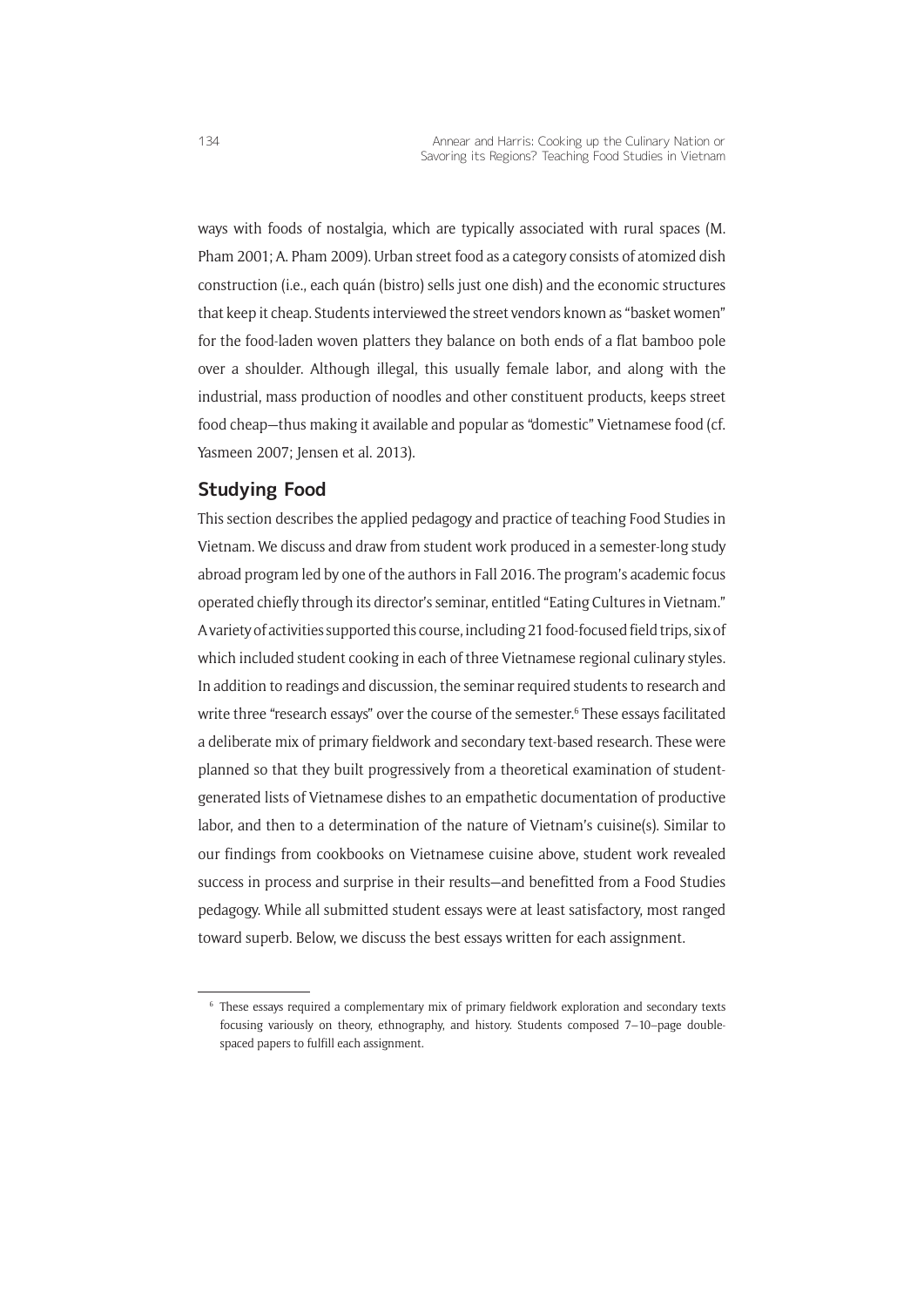#### **Research Essay #1: Food by Region and Class**

For this research essay, you will study how Vietnamese cuisine is characterized by geographic region and class distinctions. Cuisines classify food; and foods act as symbolic indicators, linking producers and consumers to social categories—thereby classifying people. You should catalog the ingredients and dishes you have thus far encountered, drawing upon Bourdieu (2013) and Lévi-Strauss (2013). Applying ethnographic evidence, you will then discuss what these foods represent and how Vietnamese eaters experience these culinary categories (Research Essay #1 Assignment Prompt).

The purpose of this essay was twofold: to establish and apply a theoretical basis to Food Studies research, and to begin the process of understanding everyday Vietnamese life through primary gastronomic data generated by student fieldwork (cf. Sutton 2010). This essay required each of the 19 American students participating in the program to compile a list of all of the Vietnamese dishes they had encountered in their first month in the country. They were also asked to construct a food classification chart and a culinary triangle, respectively, by applying Bourdieu (2013) and Lévi-Strauss's (2013) models. Students must then properly position and describe five of the dishes appearing in their culinary list on both of the theoretical charts using class, region, gender, and socioeconomic criteria.

The four best essays students produced for this assignment exhibited an impressive breadth of structural and sociological possibilities available within Food Studies. Two students discussed the intersection of women's labor and class, while two others argued that the physical spaces where food is prepared presupposes its class positioning. All these essays underscored the role of the relative visibility of food labor in defining social taste for those who consume its culinary products. The first of these essays portrayed this dynamic well:

Throughout my experiences thus far, it seems that women street vendors are essential to the Vietnamese lifestyle, but are perceived with little admiration. Therefore, since women are generally the owners of street food,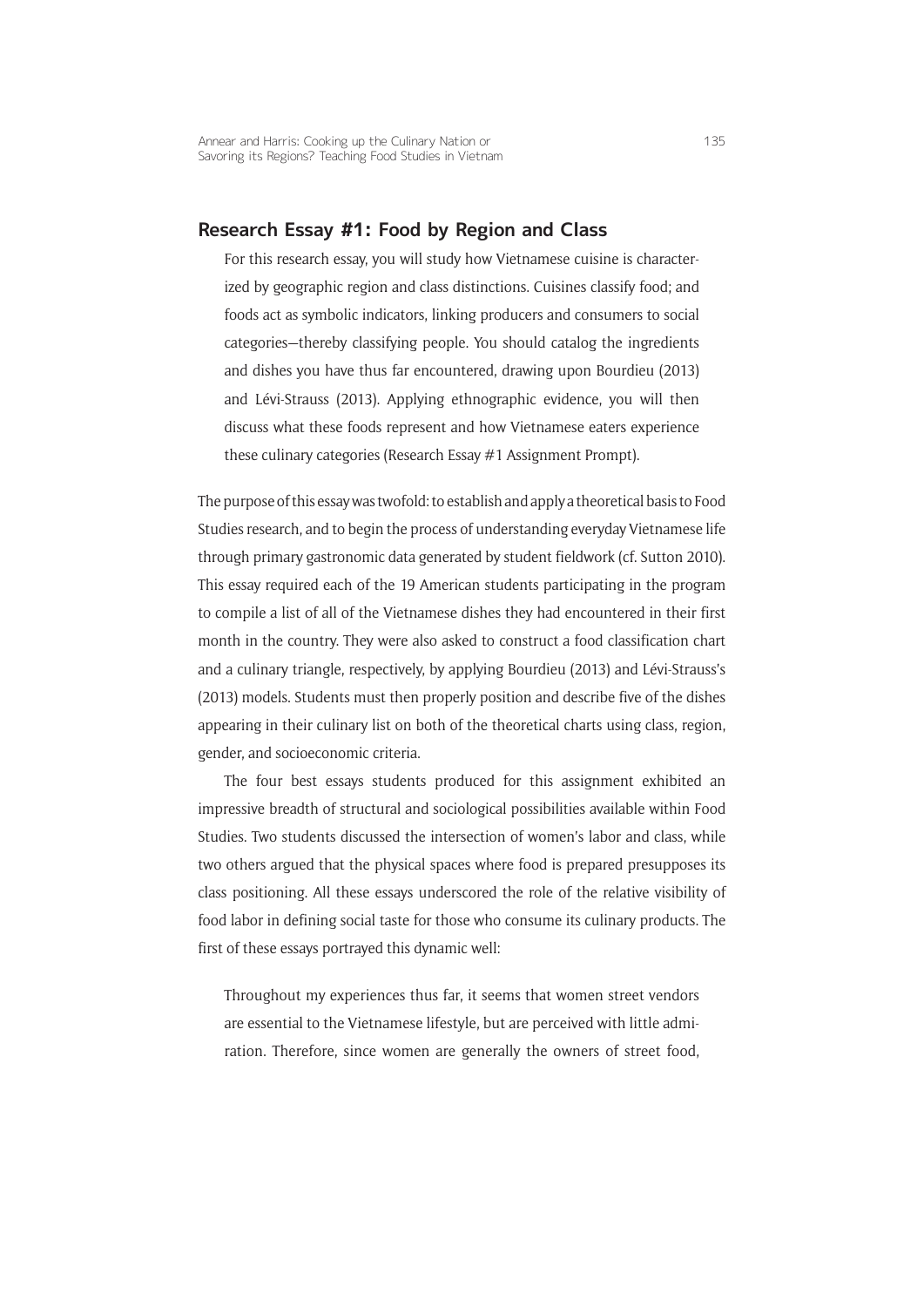they are perceived with less praise than men in society. My five dishes gave me the personal experiences needed to be able to understand the labor that goes into the food and the type of people who make it. (Natalie K. A. Bishop)

This student argued that street food production is largely women's work, and that, together, such food and labor combine to create low-class cookery. In terms of social perception, she therefore hypothesized that the public nature of street food and the gendered work that creates it are mutually demeaning.

The second student's writing paralleled the first essay. This student similarly argued that women's food labor is marginalized, and suggested that this was an active process that contrasted with the privileged status of male work:

It seems as though the role of women is unescapable [sic] in the creation of all Vietnamese meals. They are the farmers, traders, sellers, cooks, and in general, the ones in charge of the food…. The more the food conceals the role of women in its presentation, the more prestige and monetary value it holds in society, and vice versa. Thus, like many others, that smiling woman wearing bright pink and purple pajamas that works from 4 AM to 10 PM on the street will never get the recognition or prestige she deserves, especially compared to her male counterpart. (Danielle C. Moyer)

Both of these essays emphasized the role of labor and public food production. They highlight how the social status of food is sculpted by the hands that create it.

Following Sutton's (2010) concept of gustemology, the third student explores class through her senses. She notes that the social positioning of food is intimately engaged with its taste on the tongue and the space where it is consumed:

Eating a meal is an experience, not the separation of one of the five senses. Street food is named for its environment and therefore, environment is a strong factor in that food. From this exploration, I am noticing that the higher up you go in class, the farther away from the earth that experience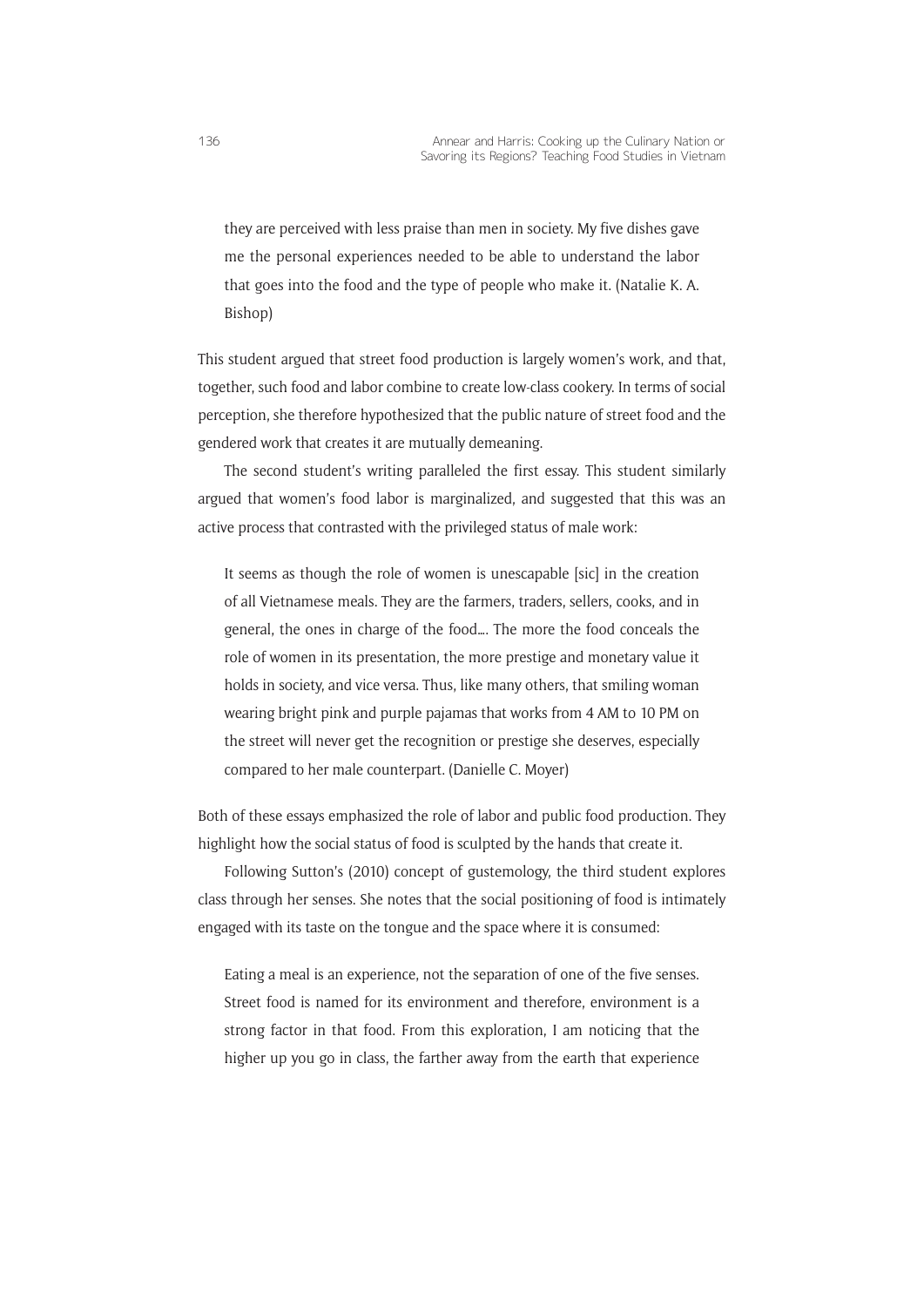takes you. Bun Cha [grilled pork and noodles in broth; typical street food] in a five star hotel would taste cold and out of place, while a piece of toast with caviar on the street would just look comical. Food on the street is the pride of local people. Food eaten in a suit and tie places culture in a memory bank. The AC [air conditioning] acts as a chemical spray that masks the true nature entirely. (Sarah Kloos)

Returning to the idiom of food and labor visibility, the fourth student explores the creation of the meaning of globally popular dishes such as *phở bò*, noodles in beef broth, as they are consumed in personal spaces:

Frontstage and backstage kitchens often imply a visibility or hiddenness in relation to cooks as well as diners. However, the idea of visible versus hidden is mediated not only by space, but also by time and diner behaviors. Therefore, there is some fluidity between frontstage and backstage and an ability to morph from one into the other. Yet, the actualized, current state of a kitchen is what affects the perception of the food being served, its presentation, and thus those who choose to eat it. While Bourdieu's chart is convenient in plotting generalities, the specific kitchen type from which a food hails powerfully influences its placement. (Brenda Lin)

This student shows that Food Studies provides the space to study sociocultural life as well as theoretical space. She is able to use Bourdieu's food classification theory, while at the same time critiquing and extending it. Once students situated and recognized the gendered labor of the dishes they were consuming, they were prepared to imagine what that work felt like. I asked them in their second research essay to interview food laborers and write from their perspective.

#### **Research Essay #2: Biographies of Food Labor**

For this research essay you will research and write descriptive accounts of food labor in Vietnam. You may focus exclusively on one type of food labor, or present a series of different modes of food labor (e.g., *bánh mì* vendors,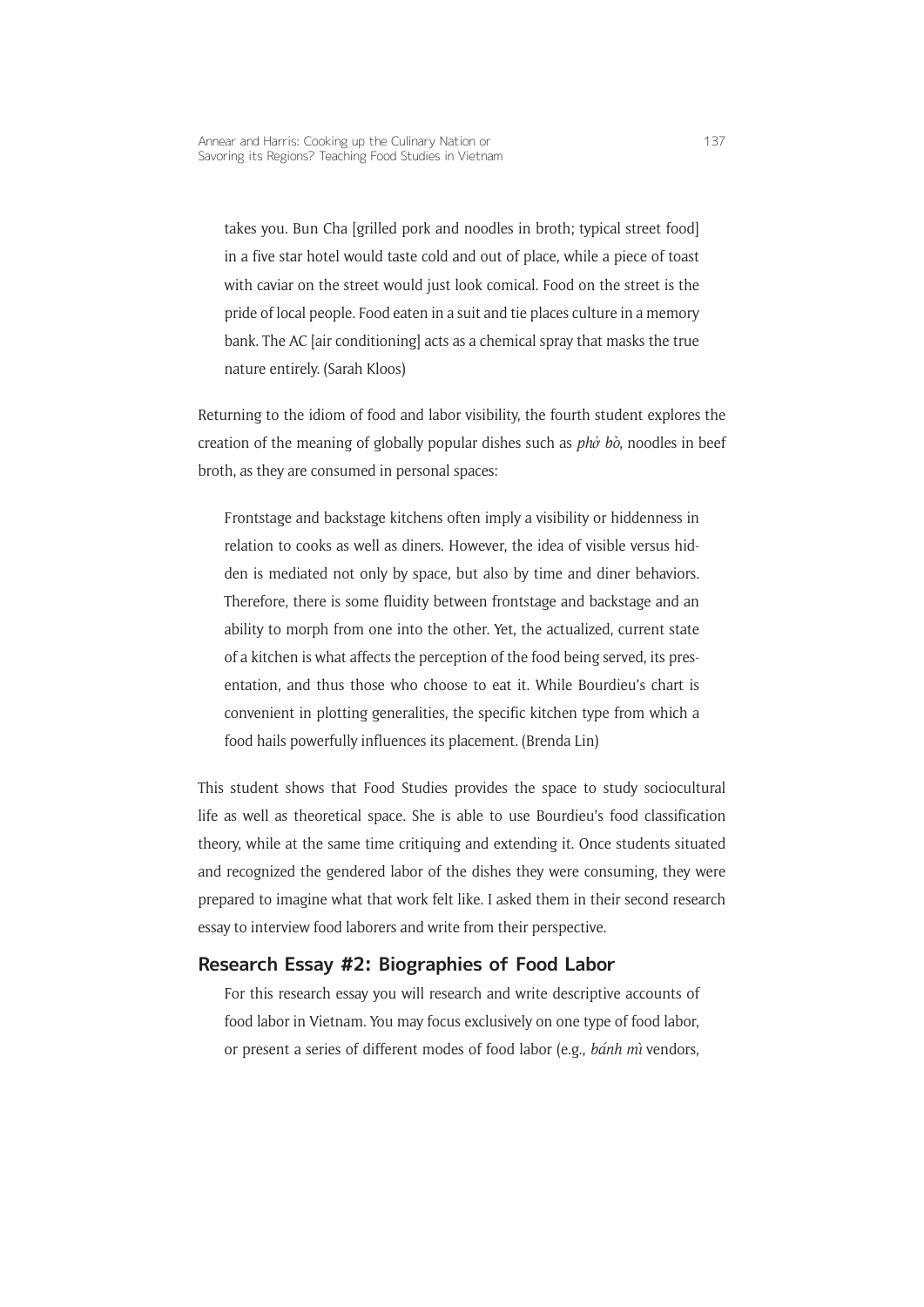herb growers, street vendors, etc). You must draw upon Jensen, et al. 2013, and I strongly recommend conducting your own interviews and other modes of ethnographic research. You should focus on personal stories of food production and write them up as first-person narratives (Research Essay #2 Assignment Prompt).

This essay challenged students to write creatively from the first-person perspective of food laborers. Although voluntary, all the students interviewed street vendors (with the help of a translator). The melding of primary and secondary data sources allowed students to both personify the analysis they read in a companion book (Jensen et al. 2013), while also grounding the stories of street food vendors in economic and cultural scholarship. One student remarked that her interviews corroborated the veracity of what she was reading in class.

All these students chose women rather than men to interview and sympathized with the difficult choices that brought them to streets in Hà Nội, as well as the hard work required of them to stay there. In particular, students highlighted the loneliness that came with leaving children and sometimes spouses in villages in order to earn urban money that allowed them to maintain these rural lives. The opening to the first essay shows this well:

I wake up longing for my son more than ever before. It has been a rough couple of days for me financially. These are the days that make it especially hard to be far away from home (Interview 1 about Ms. Luyen. 10/20/16, Hà Nội). Ugh, I wish I were with him. He is so young. A seven-year-old should be raised by me, his mother, not by his grandparents (ibid)…. For a minute I question whether or not I should return home and care for him. However, I am quickly snapped back into reality. I know that going home 60 kilometers to my home town of Hà Tây is not realistic (ibid). (Natalie K. A. Bishop)

Such discussion also shows how vending petty food items in a city contrasts with disappointed hopes for some that Vietnam's rapid economic development since Đổi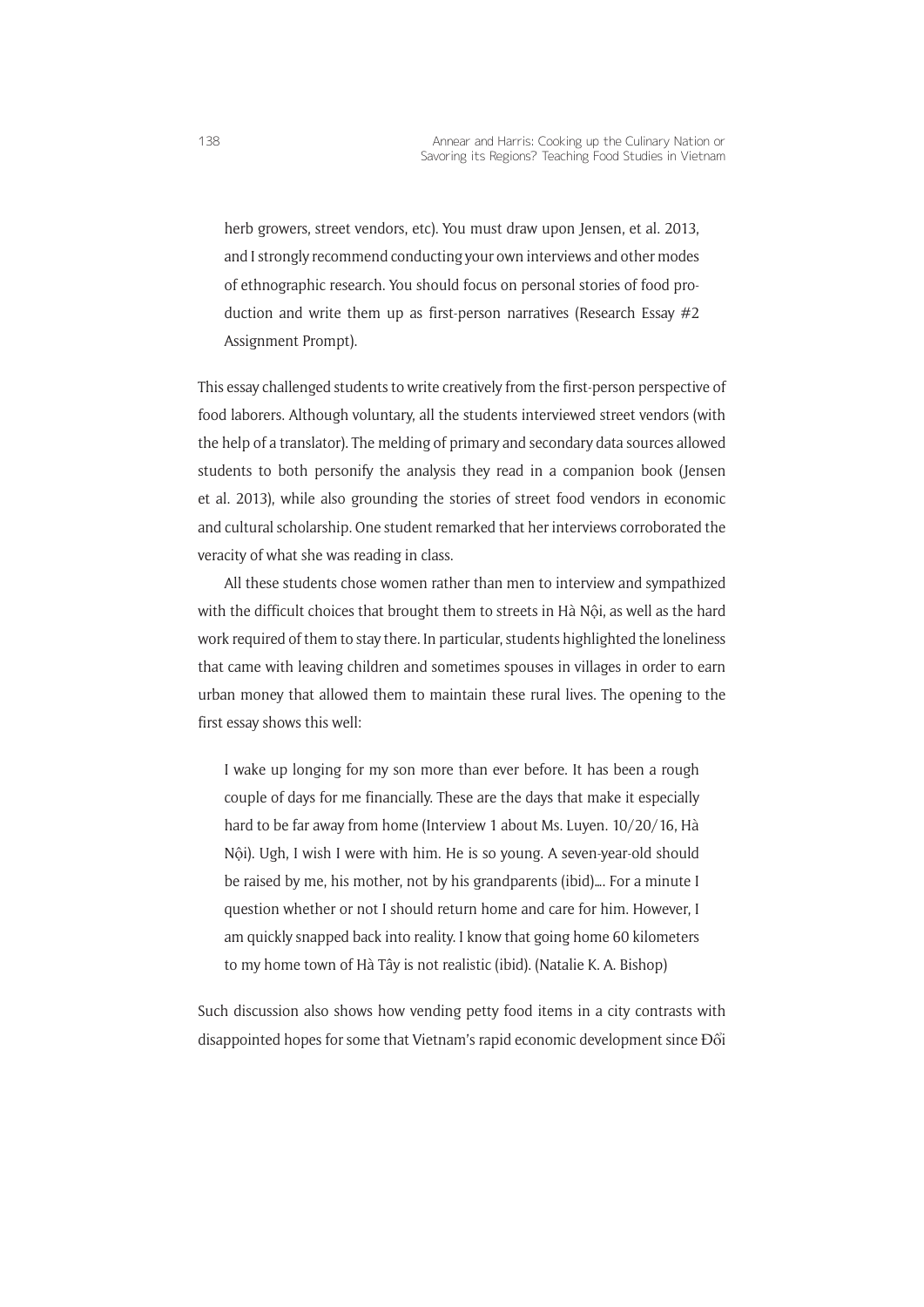Mới reforms in the late 1980s would improve formal employment opportunities for all Vietnamese.

Student narratives also told of culinary creation and the lived experiences of its producers. Street vendors are awake in the predawn hours of the morning in order to purchase fruit at a wholesale market for resale, or to mold and fry donuts:

To make my donuts, I am a part of a group of female donut sellers in Hà Nội who make them daily on the balcony of our rented home (Jensen et al. 2013, 134). We rotate who buys the ingredients, who makes the donuts, who cooks the donuts, and who sells the donuts on the daily basis, so we are able to fairly split the labor between us. We get to keep the money we make for selling, but some of us are better at selling than others. I am a shy person, so selling is sometimes hard for me. I do what I can do (Interview, Sen, 10/14/16). Beginning sharply at 4 AM, we make the donuts by preparing the filling by soaking the mung beans in water for two hours. While those soak, we peel the potatoes and boil them till they are soft so we can puree them. Next, we mix glutinous rice flour, rice flour, and baking powder in a mixing bowl. Separately, we put water and sugar in a pan and boil it till it turns into a "thick syrup"…. We know the donuts are done when they float to the top of the pan (Thys and Vandenberghe 2012, 92–93). (Danielle C. Moyer)

This student essay tells of the social life of food production in a literal sense—the women depicted in it rise from tight communal living quarters, collaborate to make the donuts, and then pool together their meager resources to bail out a vendor unlucky enough to be snared in a police raid:

Women all around are ducking into alleyways. Police are coming. "Illegal occupants of the sidewalks, leave immediately." The crowd fails to move and the street is jammed. "You!" echoes behind me as a hand juts full force behind my back. I stumble on the broken tiles beneath my feet that mock me as my basket full of pomegranates is loaded into the back of the truck,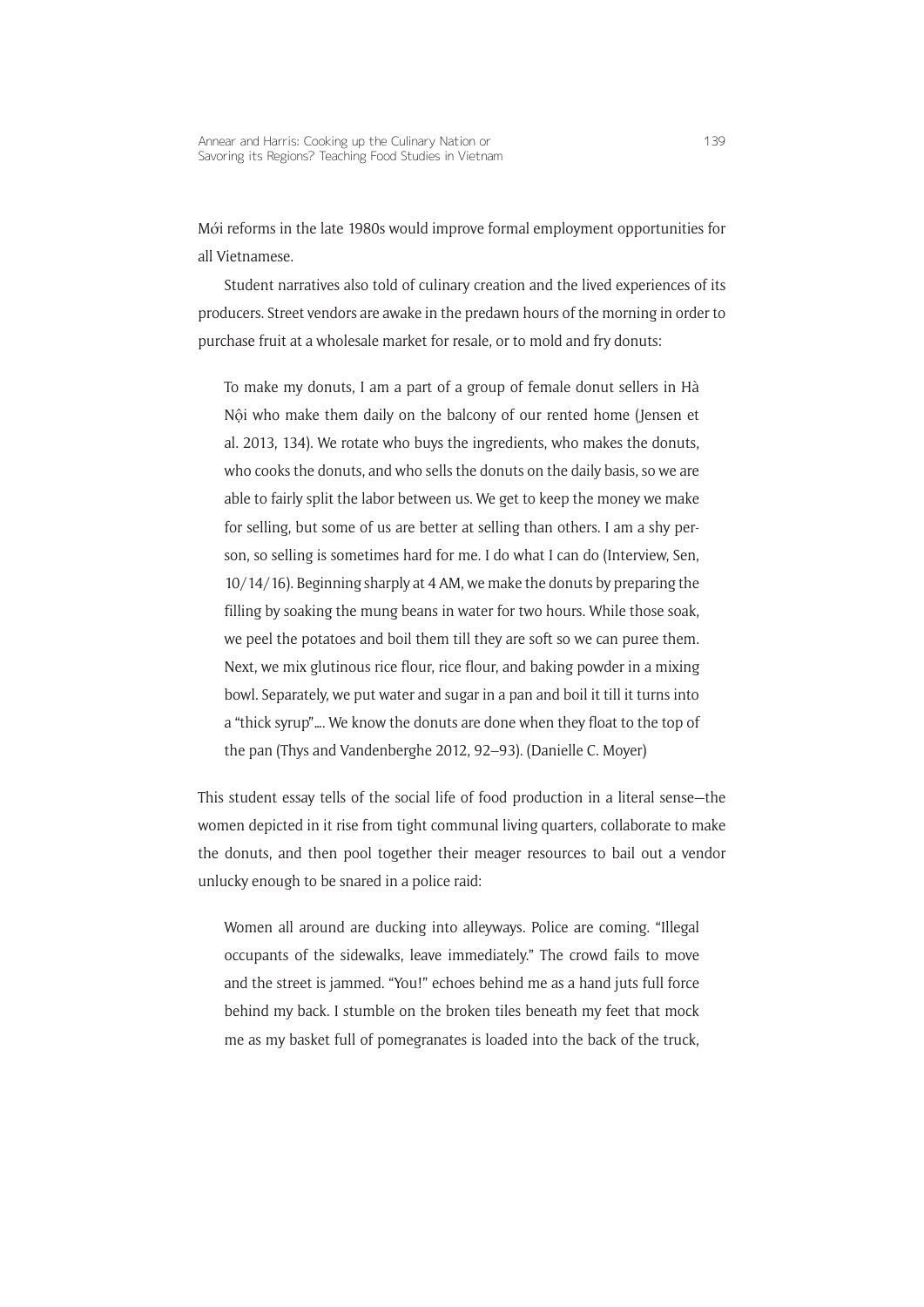followed by my bike. "Please have mercy, lower the fine." This is what the other women told me to say. The harsh scowl from the larger man tells me they are in a bad mood (Jensen et al. 2013, 113). (Sarah Kloos)

These stories show that such women are integral to the food system, but nevertheless devalued by those around them. Theirs is difficult, marginal, and anxious work.

Students seemed to most enjoy this essay among the three assigned. Appropriately, they felt they had the license to imagine the lives of others, and productively did so:

We listened to the stories of both Sen and Huong for an hour and I hung onto every word. I was eager to show them I cared and listened intently to what they chose to say. From all of their hardships, they still had smiles to share with us. They are such strong, hard working women. We learned about the length of their days, family life, aspirations for the future and obstacles in their paths. (Sarah Kloos)

As in the first essay, students worked to give voice to low-class women who work in occupational silence on the streets of Hà Nội. This topic was not mandated in either of the two essay guidelines. We argue that such gendered discussion of typically overlooked public laborers shows the breadth of the pedagogical space presented by Food Studies curricula.

#### **Research Essay #3: What Is Vietnamese Cuisine?**

For this research essay, you will research and argue for the scale and nature of Vietnamese cuisine. What constitutes Vietnamese cooking? Is there a single, recognized national Vietnamese cuisine or instead an assemblage of regionally bounded dishes? Are there specific ingredients, culinary techniques, modes of presentation, or anything else that makes Vietnamese cuisine distinctive? (Research Essay #3 Assignment Prompt).

This essay challenged students to apply their empirical and theoretical knowledge to the question with which this paper contends: what is Vietnamese cuisine? The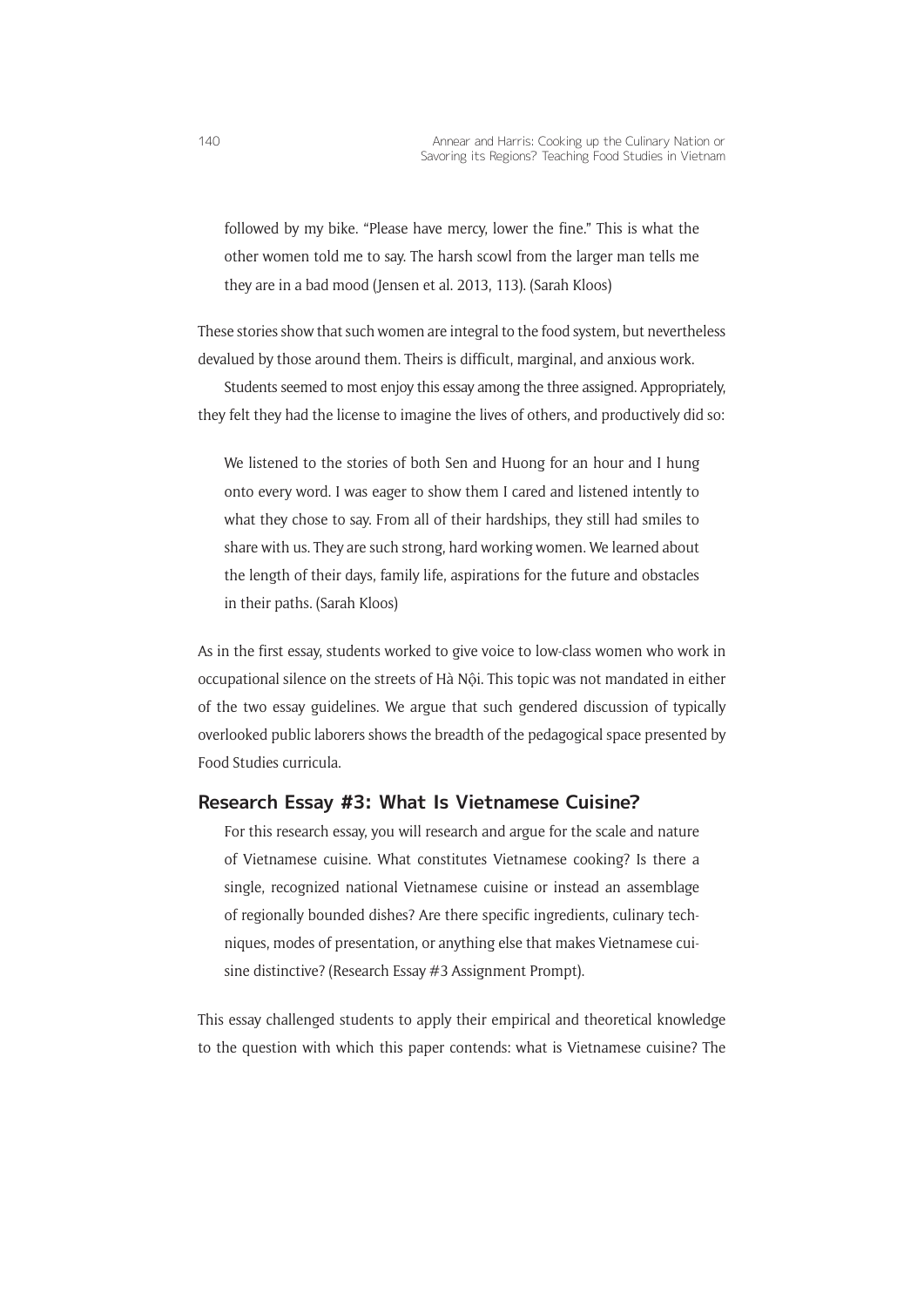intention is for students to engage Vietnam politically, historically, anthropologically, and sociologically by determining elements of its culinary boundedness. As Avieli (2012) underscores, Food Studies allows for the examination of potentially provocative social issues with little scrutiny, because they are cooked into the everyday practice of sustenance (cf*.* Sutton 2010).

One of the four notable students papers produced for this assignment considered how French and Chinese culinary practices and gastronomic politics sculpted, but did not construct, Vietnamese cooking:

Vietnamese cuisine was developed through a period of wide French and Chinese influence. The way these two nations impacted Vietnamese culture varied drastically. The French tended to initially have a negative impact on the culinary traditions in Vietnam, while the Chinese helped push it forward with trade (Peters 2012, 86, 126). However, a common misconception arose regarding the distinction between a singular national cuisine and a complex culinary system. Due to their significant imperial presence in Vietnam, the French and Chinese shaped, but did not create the regionally diverse Vietnamese cuisine we know today. (Matt Gracer)

This student argued that French citizens impacted Vietnam's foodscape mainly through avoidance. They typically chose canned French imports over fresh Vietnamese dishes, while creating an invented tradition (cf. Ranger 1983) of simplified, rurally-founded Vietnamese cuisine that belied its dynamism and urban creativity. However, the French colonial government unintentionally altered the recipe for the fundamental *nước mắm* by restricting access to salt when it endeavored to monopolize the commodity (Peters 2012). By contrast, Chinese food knowledge simmered through the more intimate channels of migration, intermarriage, and shared ingredients. If France commandeered salt, it was Chinese businessmen who traded it.

This student author, on the other hand, saw economic restriction in French aloofness and Chinese culinary kinship; another recognized disparate yet related gastronomic framework in Vietnam's regions: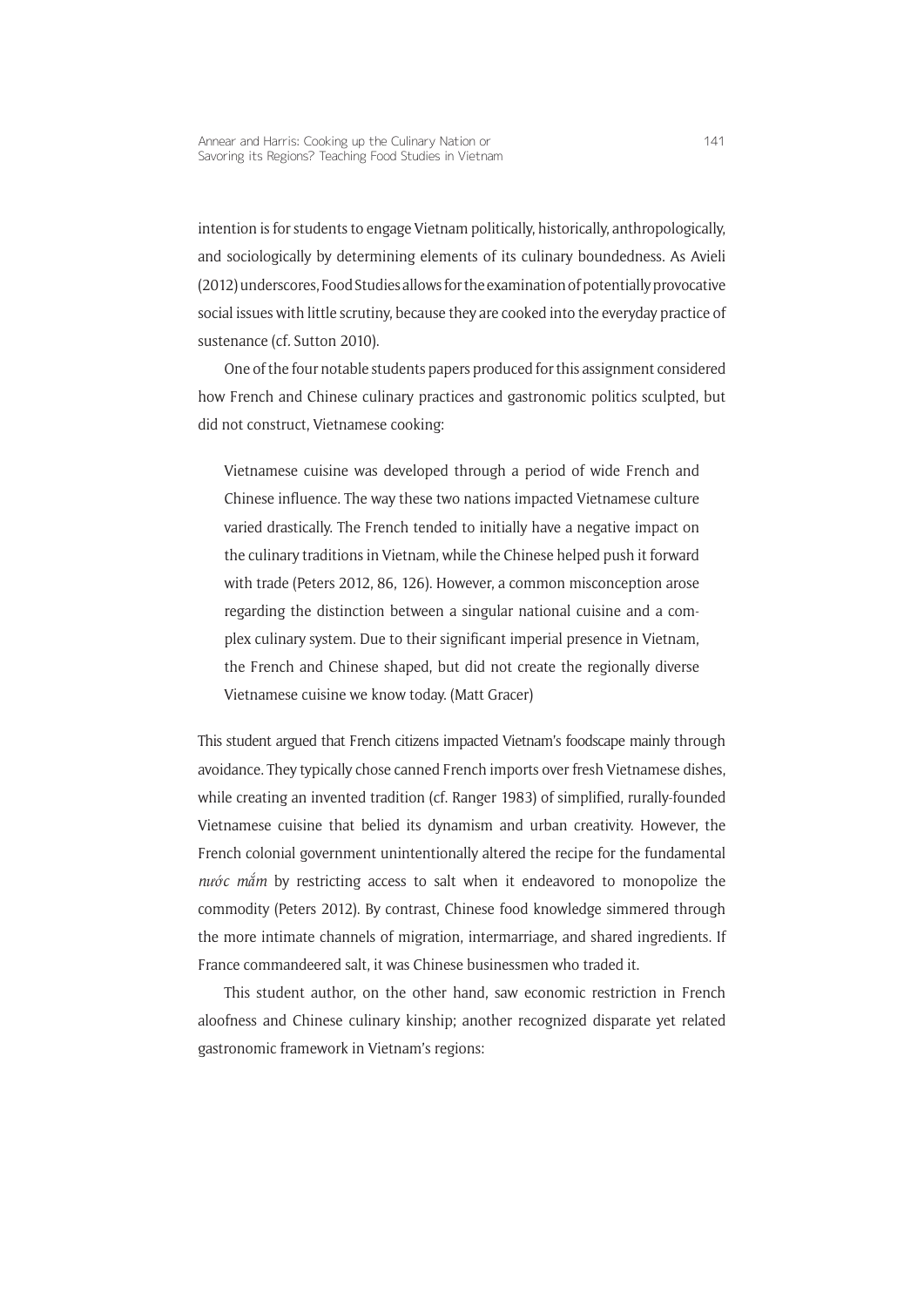Food could just simply be a result of family and social environments that a person learns and adapts to throughout their life. This would conclude that the Vietnamese food doesn't fall under a specific cuisine, but instead it is just the food options that the people of Vietnam have grown up eating and learning to love through time and history. There is no doubt that "Vietnamese cuisine" is a concept that exists, but it is key to acknowledge that any possible definition will hinder, restrain, or exclude what exactly "Vietnamese food" is. Thus, Vietnamese food does not have to be labeled. It does not have to fall under a certain nationality. It does not have to be confined. Vietnamese food can tell us a lot about the Vietnamese culture, however, only if we let it. (Danielle C. Moyer)

This student argues that such frameworks foster family and defy categorization. Regional differences are born of historical contingency and fed by Vietnam's remarkable diversity of ingredients. Each region thus constructs ways of producing and consuming food that unite through common knowledge, but remain distinguishing by class.

As certain as one student can be about Vietnamese culinary atomization, the next argues that it is, rather, common ingredients, historical experience, and colonial influences that mold *national* cuisine (cf. Anderson 2006). She highlights Minh Mạng's attempt to standardize the table setting and to make central non-sticky rice, and observes the broad-based use of fish sauce as ties that bind and unite Vietnamese cooking. Furthermore, she writes, Vietnam's is a generative cuisine that can integrate novelty:

Even a dish that seems to be in a category of its own like *bánh mì* is based on many flavors and uses many of the same common ingredients. Historically, *bánh mì* or bread represented a separation between French cuisine and Vietnamese cuisine but as Peters (2012) describes "Wandering the streets of Hanoi, one can find bakeries selling bánh mì" and these bakeries or street stalls are on a corner every couple blocks (ibid). *Bánh mì*, made from rice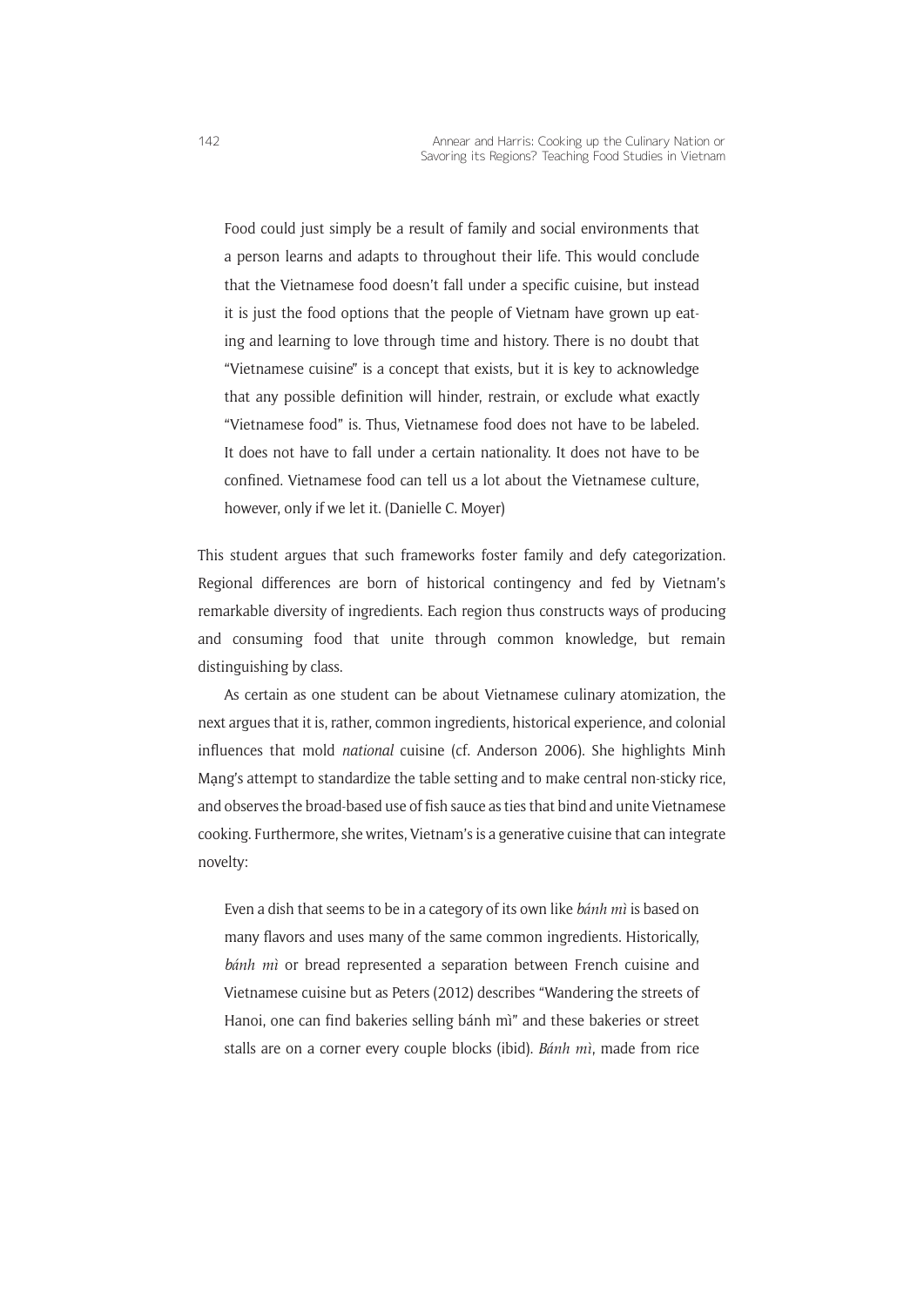flour, makes a Vietnamese variation of a French baguette. When made with egg, pickled vegetables, cilantro and chili sauces, it combines many common Vietnamese ingredients and represents historical influences making it a uniquely Vietnamese sandwich. It incorporates a rice product, protein, vegetables, herbs, and chili sauce as a typical Vietnamese dish would. (Jacqueline Sharry)

These students show that there is not a single correct answer to this and many of the questions Food Studies inspires, but benefits lie in the process of learning gustemologically. They operated within the tension that exists between a possible culinary nationhood and the everyday local sensory practices that produce meals. The final paper highlights the active and individual decision-making that generates meaningful food:

Glancing around at the other customers, there was a similar sense of concentration in preparing their meals, but each took a slightly different route to come to their finished masterpiece. As Peters suggests, "what people eat reflects not just who they are, but who they want to be" (2012, xxv). This statement shows that the process of not only eating but also creating the food is an act of exercising free will. No individual creates food in the same way, although the inspiration may come from a common place, making cuisine a highly personal activity capable of transforming ingredients into new realms of discovery. This is achieved simply by the input from various working hands and conscious decisions by both the chef and the consumer. (Sarah Kloos)

#### **Conclusion**

To stretch Claude Lévi-Strauss's famous aphorism, Food Studies are good to think and to teach with. In this article we have explored questions of culinary nature and scale in Vietnam. What is Vietnamese cuisine and how much does it encompass? Do national borders overlay culinary boundaries to construct a politically effective state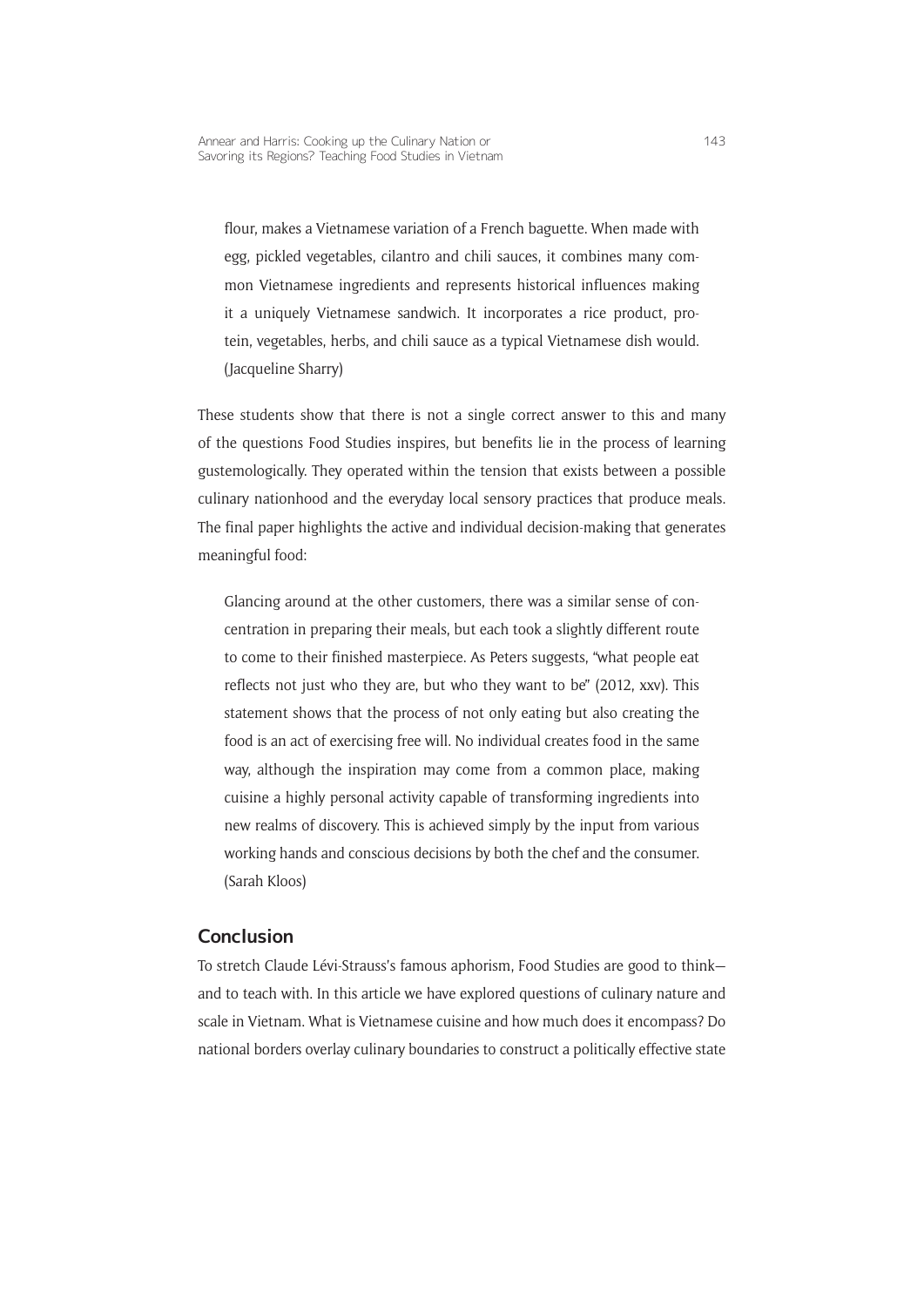of cuisine or do local taste systems partition the landscape like an interlocking web of gastronomic dialects? These queries are at once political, sensory, ethnographic, and structural. Academically, they are Food Studies questions.

Food Studies provides a framework for understanding connections of labor, gender, class, and, essentially, taste, among many other values. Sutton (2010), Holtzman (2009), and others argue that food should be imbibed intellectually, but also gustatorially, and must be understood in its own right. We have sought to show how this may be performed in the field and in the classroom. Students in one study abroad program successfully engaged Food Studies questions from a variety of perspectives, often digging in and unearthing surprise. They systematically identified gendered status, in particular, when asked to consider productive food labor. Taste permeated culinary classification—leading them to better understand cultural knowledge, identity, and politics. Food Studies requires exploring, and paying attention. Clearly the cultural, social, and political formulations surrounding food often serve purposes that are more than culinary, yet, in Food Studies, the food itself still nourishes.

In the case of Vietnamese food, the critical details of ingredients, preparation, and consumption both reveal and conceal truths about the country from which it originates. On the one hand, it is easy to settle on a few ingredients, such as rice, *nước mắm*, and fresh greens in order to imagine a unified Vietnamese cuisine. On the other, direct experience of the foods of Vietnam reveals the deep, often contentious influences of its invaders and colonizers. It also exhibits the influences of an internationalized Vietnam, where tourism makes the claim of a national Vietnamese cuisine good business, and good national politics, and keeps matters of unification simple and, more likely, simplistic. The economy of Vietnamese food is driven by the forces of globalization, capitalism, and Vietnam's recent prosperity. This has tended to overshadow the extraordinary and wonderful regional and local variations that make a claim to a national cuisine difficult. Of course, we are witnessing a growing tourist "foodie" culture that is seeking out regional and local artisanal foods. Perhaps this development will compete with the claim of a national Vietnamese cuisine. After all, it is true that, depending on where you are in Vietnam, you may be eating a very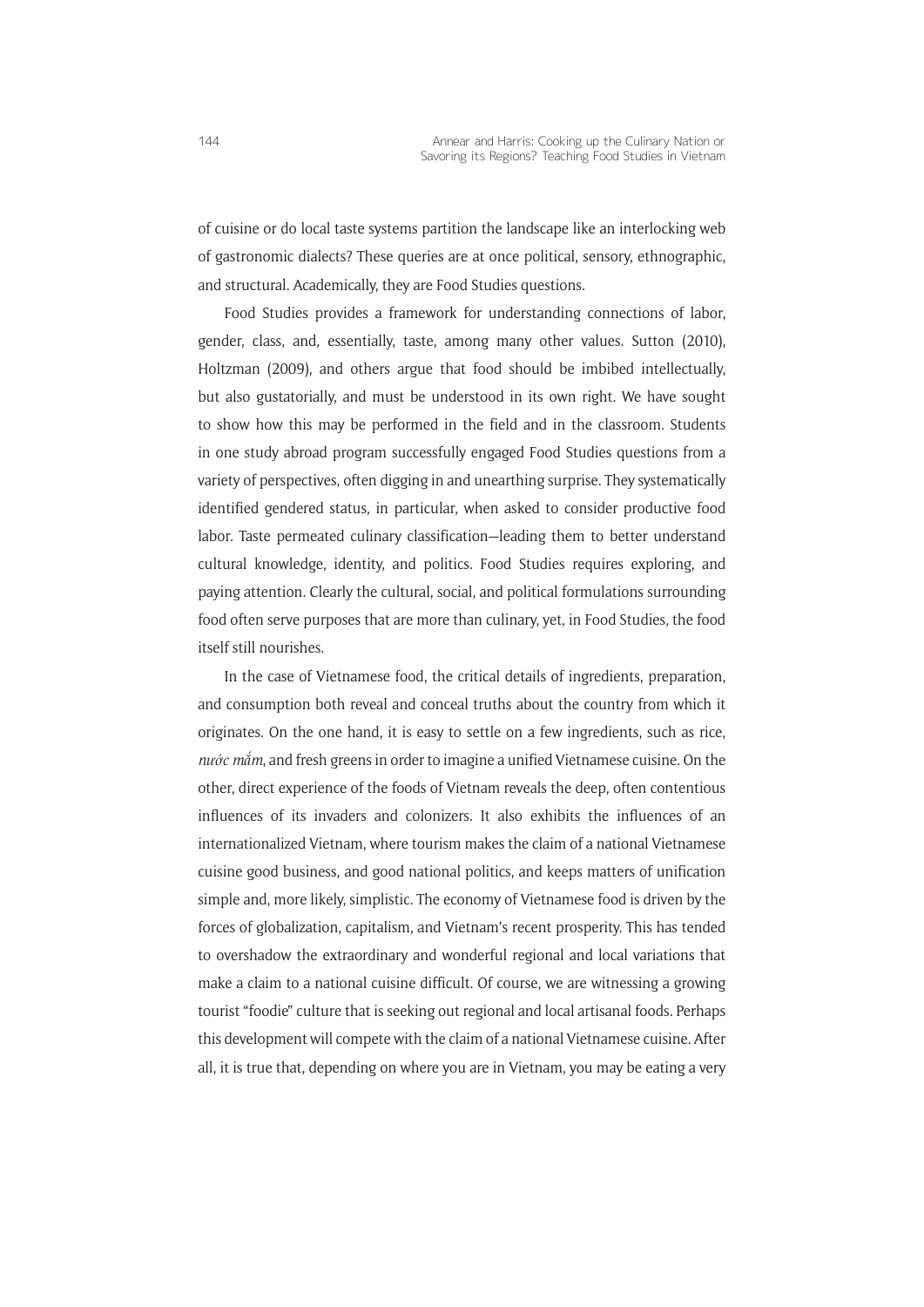different rice noodle. It is fair to say that, to the practiced eater of foods in Vietnam, it is actually the diversity and variations of that cuisine that make it so "Vietnamese." This is more true given Vietnam's segmented history, and its rich cultural and distinct ethnic groups. Indeed, as Ms. Vy suggested, Vietnamese cuisine is at least "three countries in one bowl" (Vy 2011, 7), and it is also so much more than that.

#### **Competing Interests**

The authors have no competing interests to declare.

#### **References**

- **Anderson, Benedict.** 2006. *Imagined Communities: Reflections on the Origin and Spread of Nationalism*. Brooklyn, NY: Verso.
- **Appadurai, Arjun.** 2008. "How to Make a National Cuisine: Cookbooks in Contemporary India." In: *Food and Culture: A Reader*, C. M. Counihan, and P. Van Esterik (eds.). Second Edition. New York: Routledge.
- **Avieli, Nir.** 2005. "Vietnamese New Year Rice Cakes: Iconic Festive Dishes and Contested National Identity." *Ethnology* 44(2): 167–187. DOI: [https://doi.](https://doi.org/10.2307/3773995) [org/10.2307/3773995](https://doi.org/10.2307/3773995)
- **Avieli, Nir.** 2012. *Rice Talks: Food and Community in a Vietnamese Town*. Bloomington: Indiana University Press.
- **Belasco, Warren.** 2008. *Food: The Key Concepts*. Oxford: Berg. DOI: [https://doi.](https://doi.org/10.5040/9781350042148) [org/10.5040/9781350042148](https://doi.org/10.5040/9781350042148)
- **Bourdieu, Pierre.** 2013. "Distinction: A Social Critique of the Judgement of Taste." In: *Food and Culture: A Reader*, C. M. Counihan, and P. V. Esterik (eds.). Third Edition. New York: Routledge.
- **Choi, Trieu Thi,** and **Marcel Isaak.** 2005. *Authentic Recipes from Vietnam.* Singapore: Periplus Editions (HK) Ltd.
- **Goody, Jack.** 1996. *Cooking, Cuisine and Class: A Study in Comparative Sociology.*  Cambridge: Cambridge University Press.
- **Heldke, Lisa.** 2005. "But is it Authentic? Culinary Travel and the Search for the 'Genuine Article'." In: *The Taste Culture Reader*, C. Korsmeyer (ed.), 385–394. Oxford: Berg.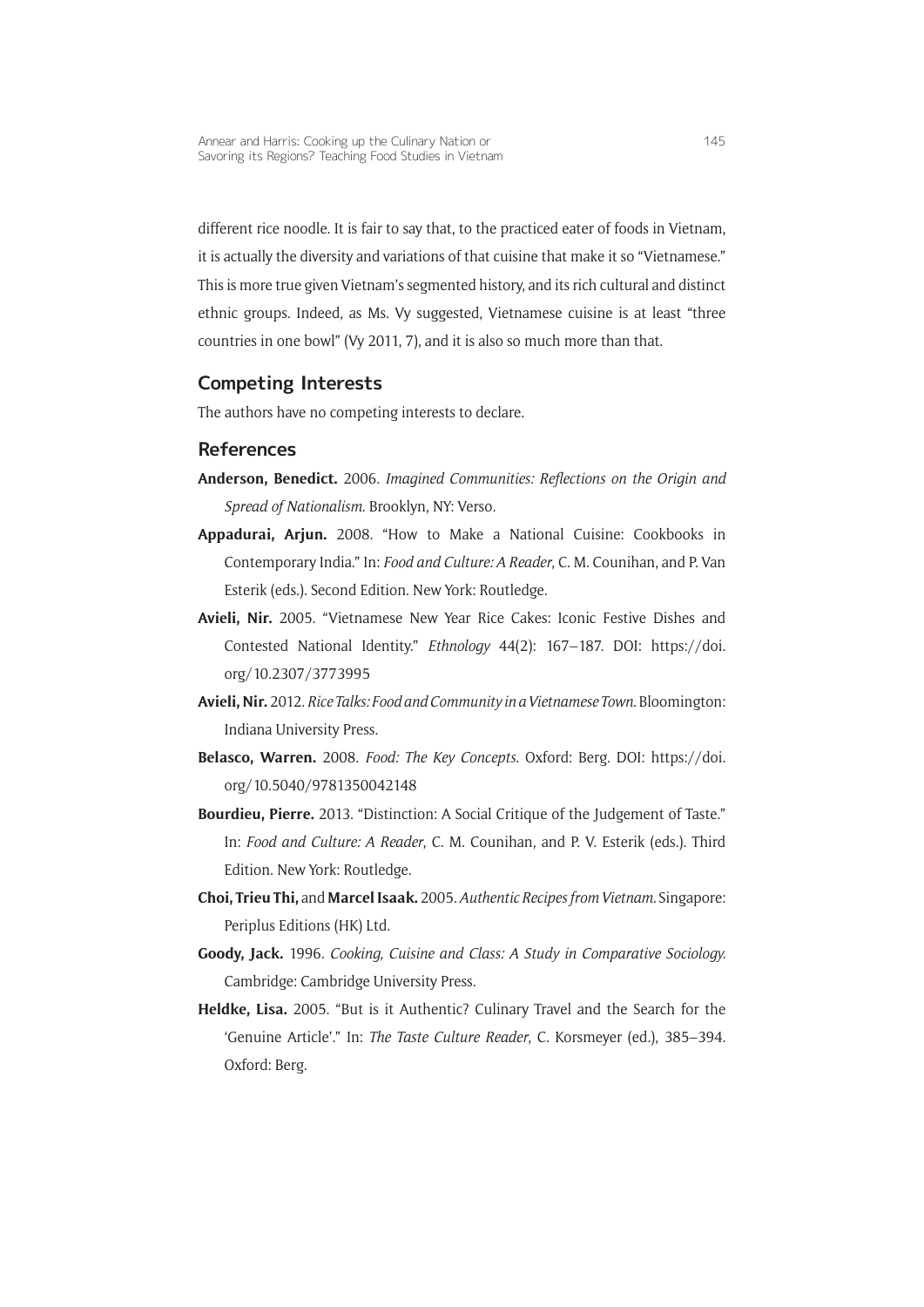- **Holtzman, Jon D.** 2006. "Food and Memory." *Annual Review of Anthropology* 35: 361–378.
- **Holtzman, Jon D.** 2009. *Uncertain Tastes: Memory, Ambivalence, and the Politics of Eating in Samburu, Northern Kenya.* Berkeley: University of California Press.

**Hoyer, Daniel.** 2009. *Culinary Vietnam*. Layton, UT: Gibbs Smith.

- **Jamieson, Neil L.** 1995. *Understanding Vietnam.* Berkeley: University of California Press. DOI:<https://doi.org/10.1525/california/9780520201576.001.0001>
- **Jensen, Rolf, Donald M. Peppard, Jr.,** and **Vủ Thị Minh Thăng.** 2013. *Women on the Move: Hanoi's Migrant Roving Street Vendors*. Hanoi: Women's Publishing House.
- **Johnston, Josée,** and **Shyon Baumann.** 2009. Foodies: Democracy and Distinction in the Gourmet Foodscape. New York: Routledge.
- **Loangkote, Muoi Thai.** 1999. *Vietnamese Cuisine.* Monterey Park, CA: Wei-Chuan Publishing.
- **Lévi-Strauss, Claude.** 2013. "The Culinary Triangle." In: *Food and Culture: A Reader*, C. M. Counihan, and P. V. Esterik (eds.). Third Edition. New York: Routledge.
- **Mintz, Sidney,** and **Christine M. Du Bois.** 2002. "The Anthropology of Food and Eating." *Annual Review of Anthropology* 31: 99–119. DOI: [https://doi.](https://doi.org/10.1146/annurev.anthro.32.032702.131011) [org/10.1146/annurev.anthro.32.032702.131011](https://doi.org/10.1146/annurev.anthro.32.032702.131011)
- **Nguyen, Luke.** 2013. *The Food of Vietnam*. Richmond, Australia: Hardie Grant Books.
- **Nguyen, Pauline.** 2008. *Secrets of the Red Lantern: Stories and Vietnamese Recipes from the Heart*. Kansas City, MO: Andrews McMeel Publishing.
- **Peters, Erica J.** 2010. "Defusing Phở: Soup Stories and Ethnic Erasures, 1919–2009." *Contemporary French and Francophone Studies* 14(2): 159–167.
- **Peters, Erica J.** 2012. *Appetites and Aspirations in Vietnam: Food and Drink in the Long Nineteenth Century*. Lanham, MD: AltaMira Press.
- **Pham, Andrew X.** 2009. *The Eaves of Heaven: A Life in Three Wars*. New York: Broadway.
- **Pham, Mai.** 2001. *Pleasures from the Vietnamese Table*. New York: Harper Collins.
- **Pilcher, Jeffrey.** 2016a. "The Embodied Imagination in Recent Writings on Food History." *American Historical Review* 121(3): 861–888.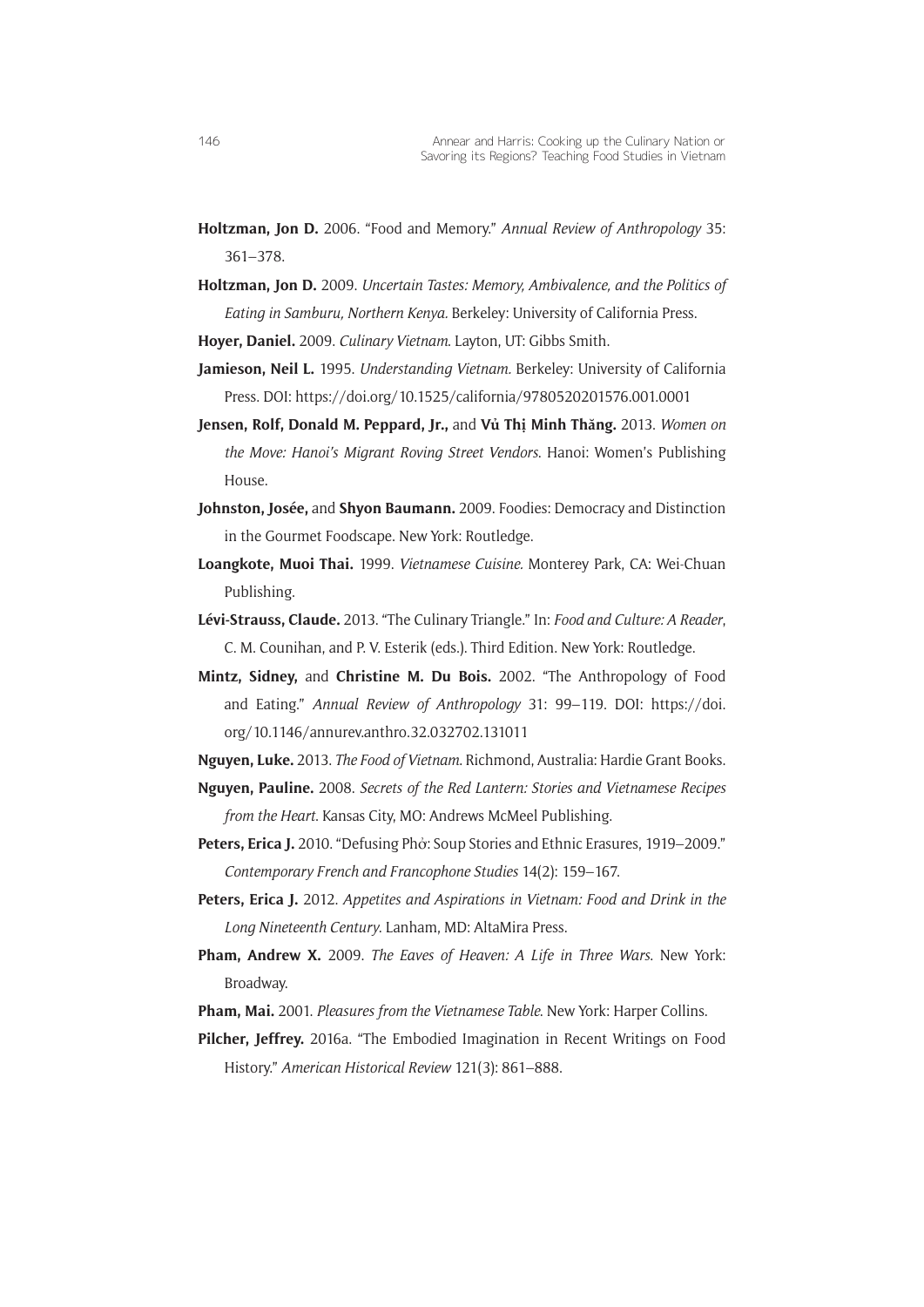- **Pilcher, Jeffrey.** 2016b. "The Whole Enchilada: A Full Plate of Food History." *Journal of American History* 103(3): 694–696.
- **Pottier, Johan.** 1999. *Anthropology of Food: The Social Dynamics of Food Security*. Malden, MA: Polity Press.
- **Ranger, Terence O.** 1983. "The Invention of Tradition in Colonial Africa." In: *The Invention of Tradition*, E. Hobsbawn, and T. O. Ranger (eds.). Cambridge: Cambridge University Press.
- **Routhier, Nicole.** 1989. *The Foods of Vietnam.* New York: Stewart, Tabori & Chang.
- **Sương, Bùi Thị.** 2013. *Authentic Vietnamese Wraps & Rolls: Cuô´n Recipes from All over Vietnam*. Hanoi, Vietnam: Phu Nu Publishing.
- **Sương, Bùi Thị.** 2013. *Pho and Other Vietnamese Noodle Soups.* Ho Chi Minh City, Vietnam: Phu Nu Publishing House.
- **Sutton, David.** 2010. "Food and the Senses." *Annual Review of Anthropology* 39: 209–23. DOI: <https://doi.org/10.1146/annurev.anthro.012809.104957>
- **Swift, Candice L.,** and **Richard R. Wilk.** (eds.) 2015. *Teaching Food and Culture.* Walnut Creek, CA: Left Coast Press.
- **Trinh Diem, Vy.** 2011. *Taste Vietnam: The Morning Glory Cookbook*. Ho Chi Minh City, Vietnam: Phuong Dong Publishing House.
- **Vandenberghe, Tom,** and **Luke Thys.** 2010. *Hanoi Street Food: Cooking and Traveling in Vietnam*. Belgium: Lannoo.
- **Yasmeen, Gisèle.** 2007. *Bangkok Foodscape: Public Eating, Gender Relations, and Urban Change*. Banglamung, Thailand: White Lotus Co Ltd.

Cited Student Course Research Essay Authors (in order of appearance in the article): Sarah Kloos, Natalie K. A. Bishop, Danielle C. Moyer, Brenda Lin, Matt Gracer, Jacqueline Sharry.